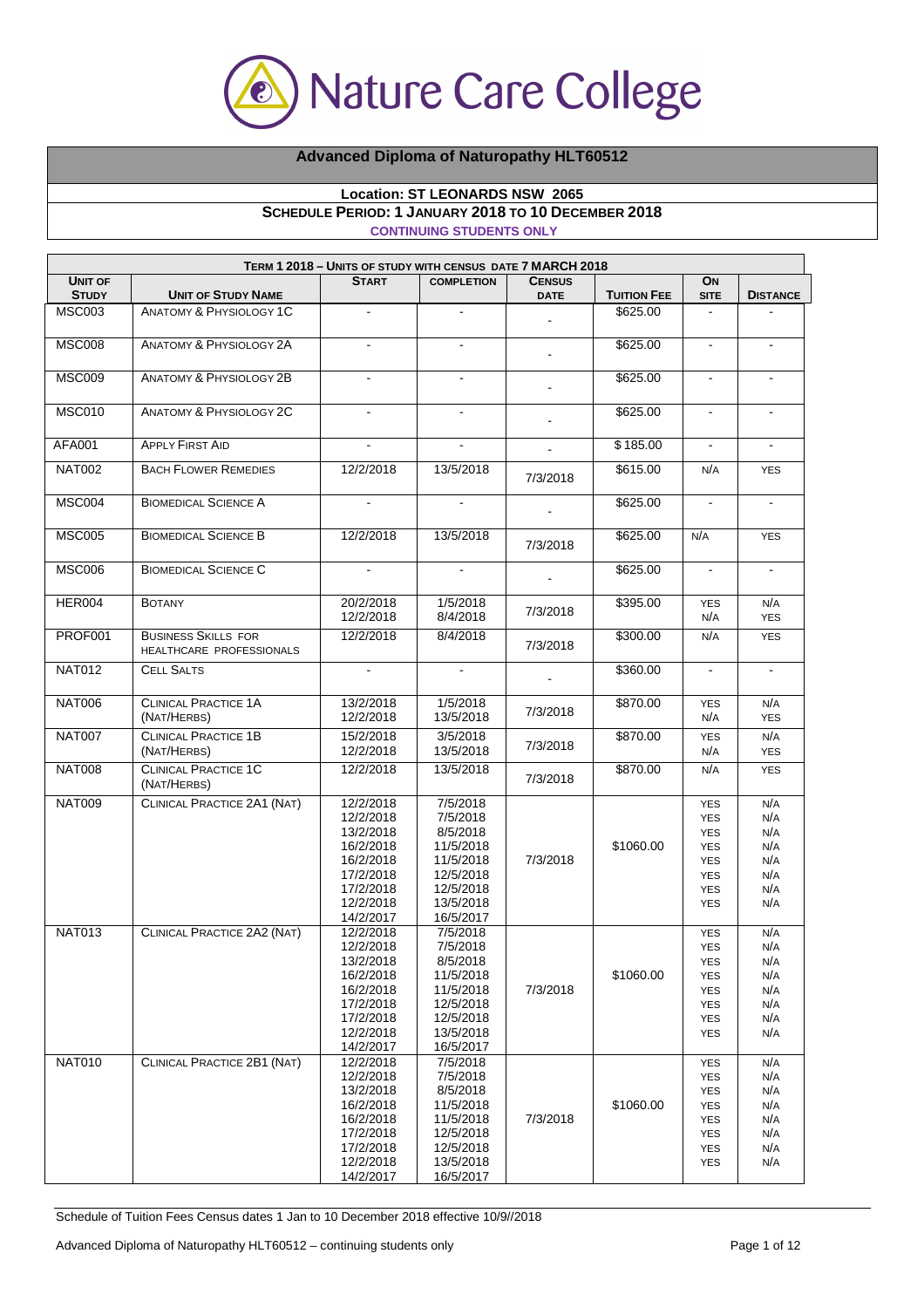

| <b>NAT014</b>  | CLINICAL PRACTICE 2B2 (NAT)                     | 12/2/2018      | 7/5/2018            |                |           | <b>YES</b>     | N/A                   |
|----------------|-------------------------------------------------|----------------|---------------------|----------------|-----------|----------------|-----------------------|
|                |                                                 | 12/2/2018      | 7/5/2018            |                |           | <b>YES</b>     | N/A                   |
|                |                                                 | 13/2/2018      | 8/5/2018            |                |           | <b>YES</b>     | N/A                   |
|                |                                                 | 16/2/2018      | 11/5/2018           |                | \$1060.00 |                | N/A                   |
|                |                                                 |                |                     |                |           | <b>YES</b>     |                       |
|                |                                                 | 16/2/2018      | 11/5/2018           | 7/3/2018       |           | <b>YES</b>     | N/A                   |
|                |                                                 | 17/2/2018      | 12/5/2018           |                |           | <b>YES</b>     | N/A                   |
|                |                                                 | 17/2/2018      | 12/5/2018           |                |           | <b>YES</b>     | N/A                   |
|                |                                                 | 12/2/2018      | 13/5/2018           |                |           | <b>YES</b>     | N/A                   |
|                |                                                 | 14/2/2017      | 16/5/2017           |                |           |                |                       |
| <b>NAT011</b>  | CLINICAL PRACTICE 2C1 (NAT)                     | 12/2/2018      | 7/5/2018            |                |           | <b>YES</b>     | N/A                   |
|                |                                                 | 12/2/2018      | 7/5/2018            |                |           | <b>YES</b>     | N/A                   |
|                |                                                 | 13/2/2018      | 8/5/2018            |                |           | <b>YES</b>     | N/A                   |
|                |                                                 | 16/2/2018      | 11/5/2018           |                | \$1060.00 | <b>YES</b>     | N/A                   |
|                |                                                 | 16/2/2018      | 11/5/2018           | 7/3/2018       |           | <b>YES</b>     | N/A                   |
|                |                                                 | 17/2/2018      | 12/5/2018           |                |           | <b>YES</b>     | N/A                   |
|                |                                                 | 17/2/2018      | 12/5/2018           |                |           |                | N/A                   |
|                |                                                 |                |                     |                |           | <b>YES</b>     |                       |
|                |                                                 | 12/2/2018      | 13/5/2018           |                |           | <b>YES</b>     | N/A                   |
|                |                                                 | 14/2/2017      | 16/5/2017           |                |           |                |                       |
| <b>NAT015</b>  | CLINICAL PRACTICE 2C2 (NAT)                     | 12/2/2018      | 7/5/2018            |                |           | <b>YES</b>     | N/A                   |
|                |                                                 | 12/2/2018      | 7/5/2018            |                |           | <b>YES</b>     | N/A                   |
|                |                                                 | 13/2/2018      | 8/5/2018            |                |           | <b>YES</b>     | N/A                   |
|                |                                                 | 16/2/2018      | 11/5/2018           |                | \$1060.00 | <b>YES</b>     | N/A                   |
|                |                                                 | 16/2/2018      | 11/5/2018           | 7/3/2018       |           | <b>YES</b>     | N/A                   |
|                |                                                 | 17/2/2018      | 12/5/2018           |                |           | <b>YES</b>     | N/A                   |
|                |                                                 | 17/2/2018      | 12/5/2018           |                |           | <b>YES</b>     | N/A                   |
|                |                                                 |                |                     |                |           |                |                       |
|                |                                                 | 12/2/2018      | 13/5/2018           |                |           | <b>YES</b>     | N/A                   |
|                |                                                 | 14/2/2017      | 16/5/2017           |                |           |                |                       |
| PROF007        | <b>CLINICAL SUPERVISION</b><br><b>INGESTIVE</b> | 12/2/2018      | 8/4/2018            | 7/3/2018       | \$395.00  | N/A            | <b>YES</b>            |
| PROF004        | <b>COMMUNICATE IN HEALTH</b>                    | 12/2/2018      | 8/4/2018            |                | \$360.00  | N/A            | <b>YES</b>            |
|                |                                                 |                |                     | 7/3/2018       |           |                |                       |
| PROF003        | <b>COMMUNICATE WITH CLIENTS</b>                 | 12/2/2018      | 8/4/2018            |                | \$360.00  | N/A            | <b>YES</b>            |
|                |                                                 |                |                     | 7/3/2018       |           |                |                       |
|                |                                                 |                |                     |                |           |                |                       |
| <b>PROF005</b> | <b>DEVELOP PROFESSIONAL</b>                     | $\mathbf{r}$   | $\bar{\phantom{a}}$ |                | \$360.00  | $\blacksquare$ | $\blacksquare$        |
|                | <b>EXPERTISE</b>                                |                |                     |                |           |                |                       |
|                |                                                 |                |                     |                |           |                |                       |
| PROF006        | <b>EVIDENCE BASED PRACTICE</b>                  | 12/2/2018      | 8/4/2018            | 7/3/2018       | \$395.00  | N/A            | <b>YES</b>            |
|                |                                                 |                |                     |                |           |                |                       |
| <b>NUT003</b>  | <b>FOUNDATIONS OF NUTRITION A</b>               | 14/2/2018      | 16/5/2018           |                | \$610.00  | <b>YES</b>     | N/A                   |
|                |                                                 | 13/2/2018      | 8/5/2018            | 7/3/2018       |           | <b>YES</b>     | N/A                   |
|                |                                                 | 12/2/2018      | 13/5/2018           |                |           | <b>YES</b>     | N/A                   |
|                |                                                 |                |                     |                |           | $\blacksquare$ | $\tilde{\phantom{a}}$ |
| <b>NUT004</b>  | <b>FOUNDATIONS OF NUTRITION B</b>               |                |                     |                | \$610.00  |                |                       |
|                |                                                 |                |                     |                |           |                |                       |
| <b>NUT005</b>  | <b>FOUNDATIONS OF NUTRITION C</b>               |                |                     |                | \$610.00  | ä,             | $\blacksquare$        |
|                |                                                 |                |                     |                |           |                |                       |
|                |                                                 |                |                     |                |           |                |                       |
| <b>HER005</b>  | <b>HERBAL MANUFACTURING</b>                     | $\blacksquare$ | $\blacksquare$      |                | \$425.00  | $\blacksquare$ | $\blacksquare$        |
|                |                                                 |                |                     |                |           |                |                       |
| <b>HER001</b>  | <b>HERBAL MEDICINE 1A -</b>                     | 13/2/2018      | 8/5/2018            |                | \$610.00  | <b>YES</b>     | N/A                   |
|                | <b>MATERIA MEDICA</b>                           | 12/2/2018      | 7/5/2018            | 7/3/2018       |           | YES            | N/A                   |
|                |                                                 | 12/2/2018      | 13/5/2018           |                |           | YES            | N/A                   |
|                |                                                 |                |                     |                |           |                |                       |
| <b>HER002</b>  | <b>HERBAL MEDICINE 1B -</b>                     | 12/2/2018      | 13/5/2018           | 7/3/2018       | \$610.00  | N/A            | <b>YES</b>            |
|                | <b>MATERIA MEDICA</b>                           |                |                     |                |           |                |                       |
| <b>HER003</b>  | <b>HERBAL MEDICINE 1C -</b>                     | 12/2/2018      | 13/5/2018           |                | \$610.00  | N/A            | <b>YES</b>            |
|                | <b>MATERIA MEDICA</b>                           |                |                     | 7/3/2018       |           |                |                       |
|                |                                                 |                |                     |                |           |                |                       |
| HER007         | <b>HERBAL THERAPEUTICS 2 (GIT)</b>              | 15/2/2018      | 10/5/2018           |                | \$610.00  | <b>YES</b>     | N/A                   |
|                |                                                 | 15/2/2018      | 10/5/2018           | 7/3/2018       |           | <b>YES</b>     | N/A                   |
|                |                                                 | 12/2/2018      | 13/5/2018           |                |           | N/A            | YES                   |
| <b>HER009</b>  | <b>HERBAL THERAPEUTICS 2</b>                    |                |                     |                | \$610.00  |                |                       |
|                | (MSS)                                           |                |                     |                |           |                |                       |
|                |                                                 |                |                     |                |           |                |                       |
| <b>HER010</b>  | <b>HERBAL THERAPEUTICS 2</b>                    |                |                     |                | \$610.00  | $\blacksquare$ |                       |
|                | (REPRO)                                         |                |                     |                |           |                |                       |
| <b>HER008</b>  | <b>HERBAL THERAPEUTICS 2</b>                    |                |                     |                | \$610.00  |                |                       |
|                | (RESP)                                          |                |                     |                |           |                |                       |
|                |                                                 |                |                     |                |           |                |                       |
| <b>HER012</b>  | <b>HERBAL THERAPEUTICS 3A</b>                   | 12/2/2018      | 13/5/2018           | 7/3/2018       | \$625.00  | N/A            | <b>YES</b>            |
|                |                                                 |                |                     |                |           |                |                       |
| HER013         | <b>HERBAL THERAPEUTICS 3B</b>                   | 12/2/2018      | 7/5/2018            |                | \$625.00  | <b>YES</b>     | N/A                   |
|                |                                                 | 12/2/2018      | 13/5/2018           | 7/3/2018       |           | N/A            | <b>YES</b>            |
|                |                                                 |                |                     |                |           |                |                       |
| HER014         | <b>HERBAL THERAPEUTICS 3C</b>                   |                |                     | $\blacksquare$ | \$625.00  | $\blacksquare$ |                       |
|                |                                                 |                |                     |                |           |                |                       |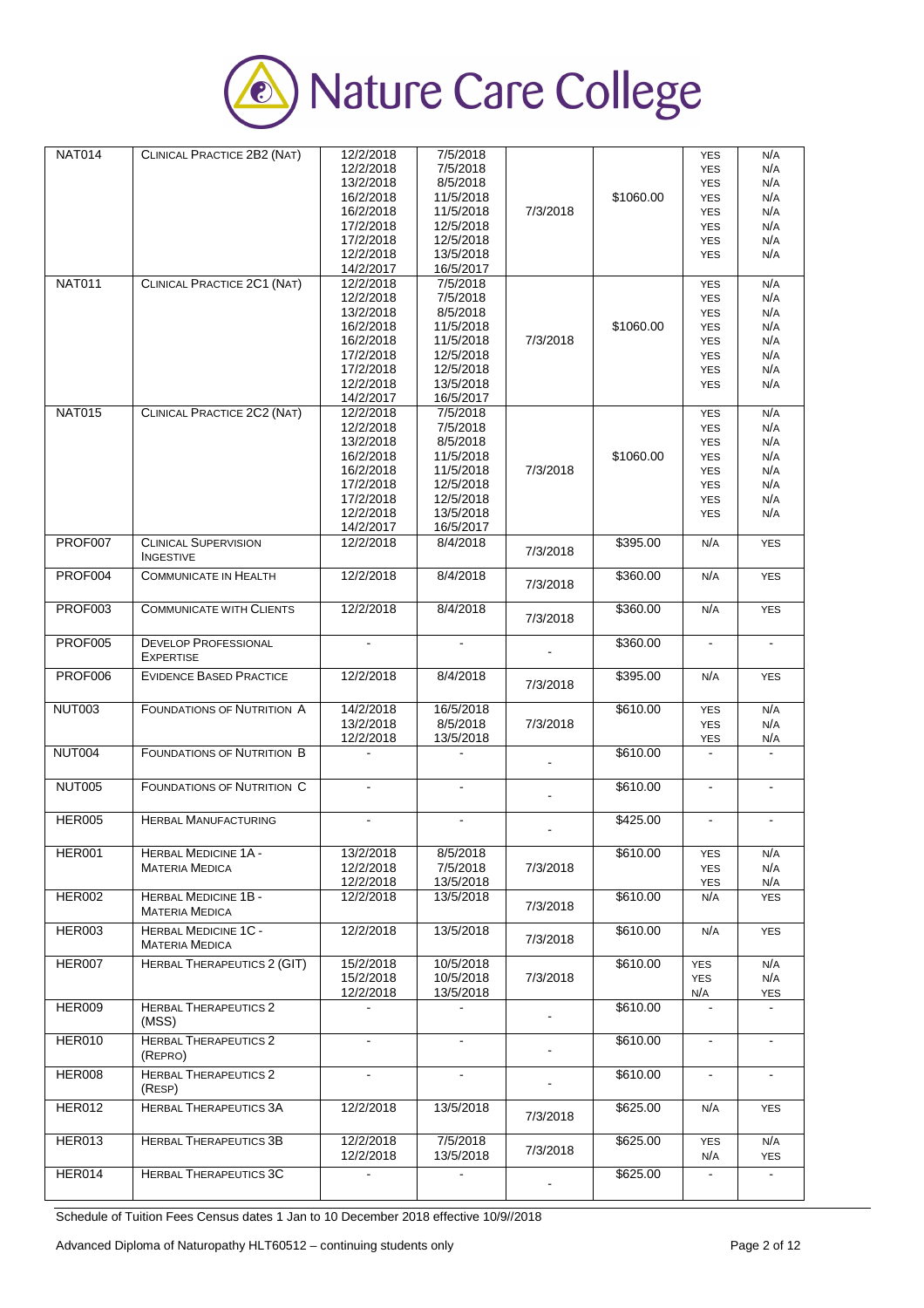

| <b>NAT001</b>                 | <b>INTRODUCTION TO NATURAL</b>                                         | 19/2/2018              | 19/3/2018                | 7/3/2018      | \$495.00                       | <b>YES</b>         | N/A                           |
|-------------------------------|------------------------------------------------------------------------|------------------------|--------------------------|---------------|--------------------------------|--------------------|-------------------------------|
|                               | <b>MEDICINE</b>                                                        | 12/2/2018              | 29/4/2018                |               |                                | N/A                | <b>YES</b>                    |
| <b>NAT003</b>                 | <b>IRIDOLOGY 1A</b>                                                    |                        |                          |               | \$395.00                       | $\blacksquare$     |                               |
| <b>NAT004</b>                 | <b>IRIDOLOGY 1B</b>                                                    |                        | $\blacksquare$           |               | \$610.00                       |                    |                               |
| <b>HER006</b>                 | <b>MEDICINAL WEEDS</b>                                                 | 12/2/2018              | 8/4/2018                 | 7/3/2018      | \$395.00                       | N/A                | <b>YES</b>                    |
| <b>HER015</b>                 | <b>MODERN PHYTOTHERAPY</b>                                             | 12/2/2018              | 8/4/2018                 | 7/3/2018      | \$375.00                       | N/A                | <b>YES</b>                    |
| <b>NAT005</b>                 | NATUROPATHIC DIAGNOSIS                                                 | 20/2/2018<br>12/2/2018 | 8/5/2018<br>13/5/2018    | 7/3/2018      | \$610.00                       | <b>YES</b><br>N/A  | N/A<br><b>YES</b>             |
| <b>NUT009</b>                 | <b>NUTRITIONAL THERAPEUTICS A</b>                                      | 12/2/2018              | 13/5/2018                | 7/3/2018      | \$610.00                       | N/A                | <b>YES</b>                    |
| <b>NUT010</b>                 | NUTRITIONAL THERAPEUTICS B                                             | 14/2/2018<br>12/2/2018 | 16/5/2018<br>13/5/2018   | 7/3/2018      | \$610.00                       | <b>YES</b><br>N/A  | N/A<br><b>YES</b>             |
| <b>NUT011</b>                 | NUTRITIONAL THERAPEUTICS C                                             | 12/2/2018              | 13/5/2018                | 7/3/2018      | \$610.00                       | N/A                | <b>YES</b>                    |
| <b>MSC017</b>                 | PATHOLOGY & PHYSICAL<br><b>ASSESSMENT</b>                              | 12/2/2018              | 13/5/2018                | 7/3/2018      | \$625.00                       | N/A                | <b>YES</b>                    |
| <b>HER011</b>                 | <b>PHARMACOGNOSY</b>                                                   | 12/2/2018              | 13/5/2018                | 7/3/2018      | \$610.00                       | N/A                | <b>YES</b>                    |
| <b>MSC018</b>                 | PHARMACOLOGY                                                           | 12/2/2018              | 13/5/2018                | 7/3/2018      | \$625.00                       | N/A                | <b>YES</b>                    |
| <b>NUT006</b>                 | PRINCIPLES OF<br><b>MICRONUTRIENTS A</b>                               | 12/2/2018              | 13/5/2018                | 7/3/2018      | \$610.00                       | N/A                | <b>YES</b>                    |
| <b>NUT007</b>                 | PRINCIPLES OF<br>MICRONUTRIENTS B                                      | 14/2/2018<br>12/2/2018 | 16/5/2018<br>13/5/2018   | 7/3/2018      | \$610.00                       | <b>YES</b><br>N/A  | N/A<br><b>YES</b>             |
| <b>NUT008</b>                 | PRINCIPLES OF<br><b>MICRONUTRIENTS C</b>                               | $\blacksquare$         | $\blacksquare$           |               | \$610.00                       | $\blacksquare$     |                               |
| <b>MSC011</b>                 | SYMPTOMATOLOGY, DIAGNOSIS<br>& PATHOLOGY 1A                            | 14/2/2018<br>12/2/2018 | 16/5/2018<br>13/5/2018   | 7/3/2018      | \$625.00                       | <b>YES</b><br>N/A  | N/A<br><b>YES</b>             |
| <b>MSC012</b>                 | SYMPTOMATOLOGY, DIAGNOSIS<br>& PATHOLOGY 1B                            | 14/2/2018<br>12/2/2018 | 16/5/2018<br>13/5/2018   | 7/3/2018      | \$625.00                       | <b>YES</b><br>N/A  | N/A<br><b>YES</b>             |
| <b>MSC013</b>                 | SYMPTOMATOLOGY, DIAGNOSIS<br>& PATHOLOGY 1C                            | 12/2/2018              | 13/5/2018                | 7/3/2018      | \$625.00                       | N/A                | <b>YES</b>                    |
| <b>MSC014</b>                 | SYMPTOMATOLOGY, DIAGNOSIS<br>& PATHOLOGY 2A                            | 12/2/2018              | 8/4/2018                 | 7/3/2018      | \$395.00                       | N/A                | <b>YES</b>                    |
| <b>MSC015</b>                 | SYMPTOMATOLOGY, DIAGNOSIS<br>& PATHOLOGY 2B                            | 12/2/2018              | 8/4/2018                 | 7/3/2018      | \$395.00                       | N/A                | <b>YES</b>                    |
| <b>MSC016</b>                 | SYMPTOMATOLOGY, DIAGNOSIS<br>& PATHOLOGY 2C                            | 12/2/2018              | 8/4/2018                 | 7/3/2018      | \$395.00                       | N/A                | <b>YES</b>                    |
| <b>Electives</b>              |                                                                        |                        |                          |               |                                |                    |                               |
| <b>UNIT OF</b>                |                                                                        | <b>START</b>           | <b>COMPLETION</b>        | <b>CENSUS</b> |                                | ON                 |                               |
| <b>STUDY</b><br><b>HOM001</b> | <b>UNIT OF STUDY NAME</b><br><b>FOUNDATIONS OF</b>                     | 12/2/2018              | 13/5/2018                | <b>DATE</b>   | <b>TUITION FEE</b><br>\$935.00 | <b>SITE</b><br>N/A | <b>DISTANCE</b><br><b>YES</b> |
|                               | Номоеоратну А<br>(HOMOEOPATHY ELECTIVE)                                | 15/2/2018              | 10/5/2018                | 7/3/2018      |                                | <b>YES</b>         | N/A                           |
| <b>HOM002</b>                 | <b>FOUNDATIONS OF</b><br>Номоеоратну В                                 |                        |                          |               | \$610.00                       | $\blacksquare$     |                               |
| HOM003                        | (HOMOEOPATHY ELECTIVE)<br><b>FOUNDATIONS OF</b><br>HOMOEOPATHY C       | $\mathbf{r}$           | $\mathbf{r}$             |               | \$610.00                       | $\blacksquare$     | ÷.                            |
|                               | (HOMOEOPATHY ELECTIVE)                                                 |                        |                          |               |                                |                    |                               |
| <b>HOM013</b>                 | <b>CLINICAL PRACTICE 2A</b><br>(HOMOEOPATHY)<br>(HOMOEOPATHY ELECTIVE) | 15/2/2018              | 10/5/2018                | 7/3/2018      | \$1,320.00                     | <b>YES</b>         | N/A                           |
| <b>REM003</b>                 | <b>SWEDISH MASSAGE</b><br>(MASSAGE ELECTIVE)                           | 15/2/2018              | 22/03/2018               | 7/3/2018      | \$750.00                       | <b>YES</b>         | N/A                           |
| <b>REM001</b>                 | <b>REMEDIAL MASSAGE 1</b><br>(MASSAGE ELECTIVE)                        |                        |                          |               | \$750.00                       | $\blacksquare$     |                               |
| <b>REM002</b>                 | REMEDIAL MASSAGE 2<br>(MASSAGE ELECTIVE)                               |                        | $\overline{\phantom{a}}$ |               | \$575.00                       | $\blacksquare$     | $\blacksquare$                |
| <b>REM004</b>                 | CLINICAL PRACTICE (MASSAGE -<br>A) (MASSAGE ELECTIVE)                  | 17/2/2018              | 12/5/2018                | 7/3/2018      | \$795.00                       | <b>YES</b>         | N/A                           |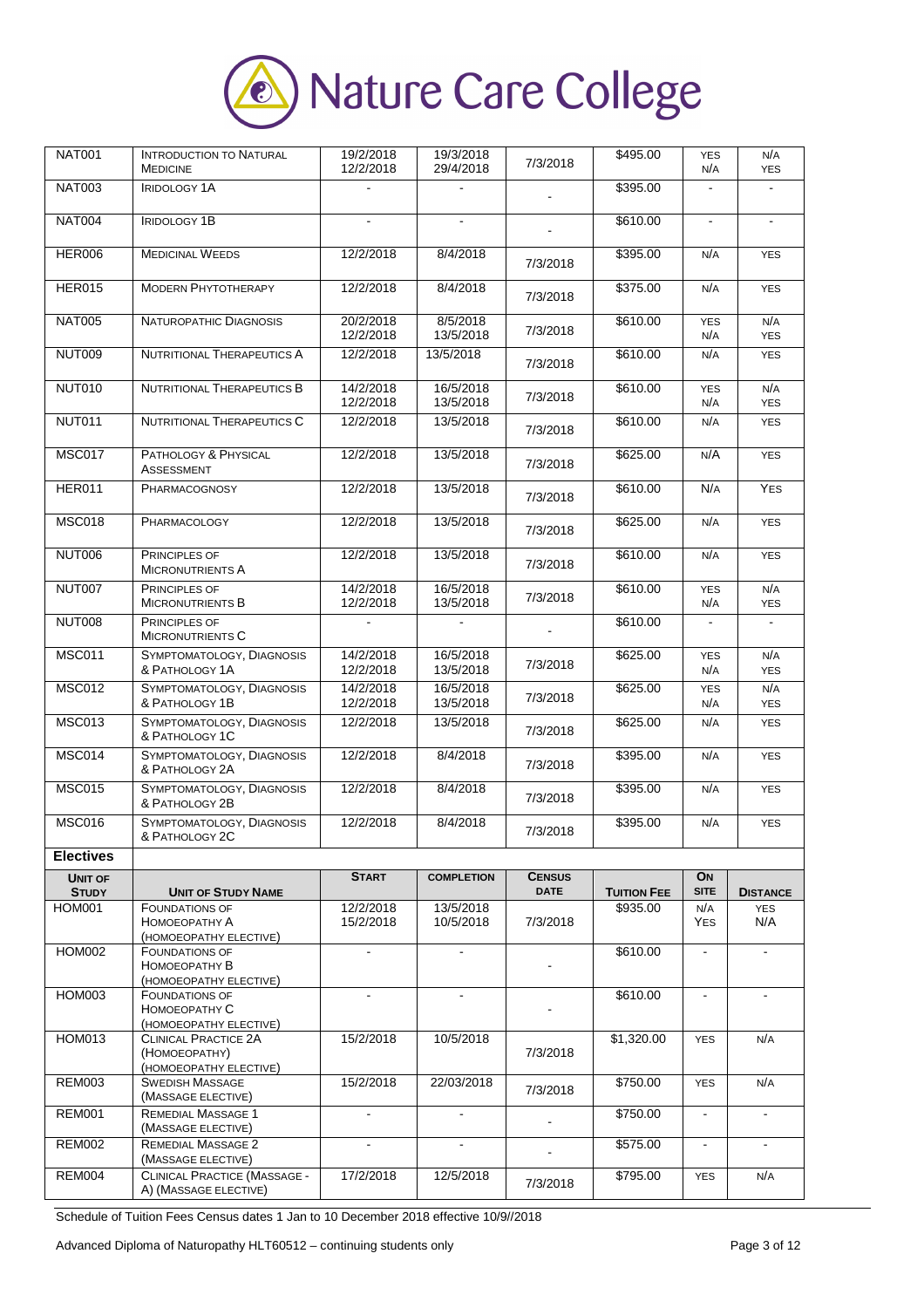

| <b>REM005</b> | `ת<br>Clinical<br>Practice<br>(Massage<br>Þ<br>ECTIVE<br>$\sim$ $-$<br>(MASSAGE)<br>- | 17/2/2018 | 12/5/2018 | 7/3/2018 | \$795.00 | <b>YES</b><br>__ | N/A |
|---------------|---------------------------------------------------------------------------------------|-----------|-----------|----------|----------|------------------|-----|
|---------------|---------------------------------------------------------------------------------------|-----------|-----------|----------|----------|------------------|-----|

|               |                                                 | TERM 1 2018 - UNITS OF STUDY WITH CENSUS DATE 12 APRIL 2018 |                   |               |                    |             |                 |
|---------------|-------------------------------------------------|-------------------------------------------------------------|-------------------|---------------|--------------------|-------------|-----------------|
| UNIT OF       |                                                 | <b>START</b>                                                | <b>COMPLETION</b> | <b>CENSUS</b> |                    | <b>ON</b>   |                 |
| <b>STUDY</b>  | <b>UNIT OF STUDY NAME</b>                       |                                                             |                   | <b>DATE</b>   | <b>TUITION FEE</b> | <b>SITE</b> | <b>DISTANCE</b> |
| AFA001        | <b>APPLY FIRST AID</b>                          | 11/4/2018                                                   | 12/4/2018         | 12/4/2018     | \$185.00           | N/A         | <b>YES</b>      |
| <b>NAT002</b> | <b>BACH FLOWER REMEDIES</b>                     | 26/3/2018                                                   | 7/3/2018          | 12/4/2018     | \$615.00           | <b>YES</b>  | N/A             |
| PROF007       | <b>CLINICAL SUPERVISION</b><br><b>INGESTIVE</b> | 11/3/2018                                                   | 25/3/2018         | 12/4/2018     | \$395.00           | N/A         | <b>YES</b>      |
| PROF003       | <b>COMMUNICATE WITH CLIENTS</b>                 | 24/3/2018                                                   | 14/4/2018         | 12/4/2018     | \$360.00           | <b>YES</b>  | N/A             |
| PROF002       | <b>SAFE PRACTICES</b>                           | 3/4/2018                                                    | 13/5/2018         | 12/4/2018     | \$170.00           | N/A         | <b>YES</b>      |

|                |                                                        | TERM 2 2018 - UNITS OF STUDY WITH CENSUS DATE 21 JUNE 2018  |                                                               |                |                    |                                                                    |                                 |
|----------------|--------------------------------------------------------|-------------------------------------------------------------|---------------------------------------------------------------|----------------|--------------------|--------------------------------------------------------------------|---------------------------------|
| <b>UNIT OF</b> |                                                        | <b>START</b>                                                | <b>COMPLETION</b>                                             | <b>CENSUS</b>  |                    | ON                                                                 |                                 |
| <b>STUDY</b>   | <b>UNIT OF STUDY NAME</b>                              |                                                             |                                                               | <b>DATE</b>    | <b>TUITION FEE</b> | <b>SITE</b>                                                        | <b>DISTANCE</b>                 |
| <b>MSC003</b>  | <b>ANATOMY &amp; PHYSIOLOGY 1C</b>                     |                                                             | $\blacksquare$                                                |                | \$625.00           | ÷,                                                                 |                                 |
| <b>MSC008</b>  | <b>ANATOMY &amp; PHYSIOLOGY 2A</b>                     | $\sim$                                                      | $\mathbf{r}$                                                  | $\blacksquare$ | \$625.00           | $\blacksquare$                                                     | $\blacksquare$                  |
| <b>MSC009</b>  | <b>ANATOMY &amp; PHYSIOLOGY 2B</b>                     |                                                             |                                                               |                | \$625.00           | $\blacksquare$                                                     |                                 |
| <b>MSC010</b>  | <b>ANATOMY &amp; PHYSIOLOGY 2C</b>                     | $\blacksquare$                                              | $\blacksquare$                                                |                | \$625.00           | $\blacksquare$                                                     | $\blacksquare$                  |
| <b>AFA001</b>  | <b>APPLY FIRST AID</b>                                 | 17/6/2018                                                   | 21/6/2018                                                     | 21/6/2018      | \$185.00           | <b>YES</b>                                                         | N/A                             |
| <b>NAT002</b>  | <b>BACH FLOWER REMEDIES</b>                            | $\mathbf{r}$                                                | $\blacksquare$                                                |                | \$615.00           | $\blacksquare$                                                     | $\mathbf{r}$                    |
| <b>MSC004</b>  | <b>BIOMEDICAL SCIENCE A</b>                            | $\blacksquare$                                              | $\blacksquare$                                                |                | \$625.00           | $\blacksquare$                                                     | $\blacksquare$                  |
| <b>MSC005</b>  | <b>BIOMEDICAL SCIENCE B</b>                            |                                                             |                                                               |                | \$625.00           | $\tilde{\phantom{a}}$                                              |                                 |
| <b>MSC006</b>  | <b>BIOMEDICAL SCIENCE C</b>                            | $\blacksquare$                                              | $\blacksquare$                                                |                | \$625.00           | $\blacksquare$                                                     |                                 |
| HER004         | <b>BOTANY</b>                                          | $\blacksquare$                                              | $\blacksquare$                                                | ÷              | \$395.00           | $\blacksquare$                                                     | $\blacksquare$                  |
| PROF001        | <b>BUSINESS SKILLS FOR</b><br>HEALTHCARE PROFESSIONALS | $\mathbf{r}$                                                |                                                               |                | \$300.00           | $\blacksquare$                                                     |                                 |
| <b>NAT012</b>  | <b>CELL SALTS</b>                                      | $\blacksquare$                                              | $\blacksquare$                                                |                | \$360.00           | $\blacksquare$                                                     | $\blacksquare$                  |
| <b>NAT006</b>  | <b>CLINICAL PRACTICE 1A</b><br>(NAT/HERBS)             | 28/5/2018                                                   | 26/8/2018                                                     | 21/6/2018      | \$870.00           | N/A                                                                | <b>YES</b>                      |
| <b>NAT007</b>  | <b>CLINICAL PRACTICE 1B</b><br>(NAT/HERBS)             | 29/5/2018<br>28/5/2018                                      | 14/8/2018<br>26/8/2018                                        | 21/6/2018      | \$870.00           | <b>YES</b><br>N/A                                                  | N/A<br><b>YES</b>               |
| <b>NAT008</b>  | <b>CLINICAL PRACTICE 1C</b><br>(NAT/HERBS)             | 31/5/2018<br>28/5/2018                                      | 16/8/2018<br>26/8/2018                                        | 21/6/2018      | \$870.00           | <b>YES</b><br>N/A                                                  | N/A<br><b>YES</b>               |
| <b>NAT009</b>  | CLINICAL PRACTICE 2A1 (NAT)                            | 28/5/2018<br>29/5/2018<br>30/5/2018<br>1/6/2018<br>2/6/2018 | 27/8/2018<br>21/8/2018<br>22/8/2018<br>24/8/2018<br>25/8/2018 | 21/6/2018      | \$1060.00          | <b>YES</b><br><b>YES</b><br><b>YES</b><br><b>YES</b><br><b>YES</b> | N/A<br>N/A<br>N/A<br>N/A<br>N/A |
| <b>NAT013</b>  | CLINICAL PRACTICE 2A2 (NAT)                            | 28/5/2018<br>29/5/2018<br>30/5/2018<br>1/6/2018<br>2/6/2018 | 27/8/2018<br>21/8/2018<br>22/8/2018<br>24/8/2018<br>25/8/2018 | 21/6/2018      | \$1060.00          | <b>YES</b><br><b>YES</b><br><b>YES</b><br><b>YES</b><br><b>YES</b> | N/A<br>N/A<br>N/A<br>N/A<br>N/A |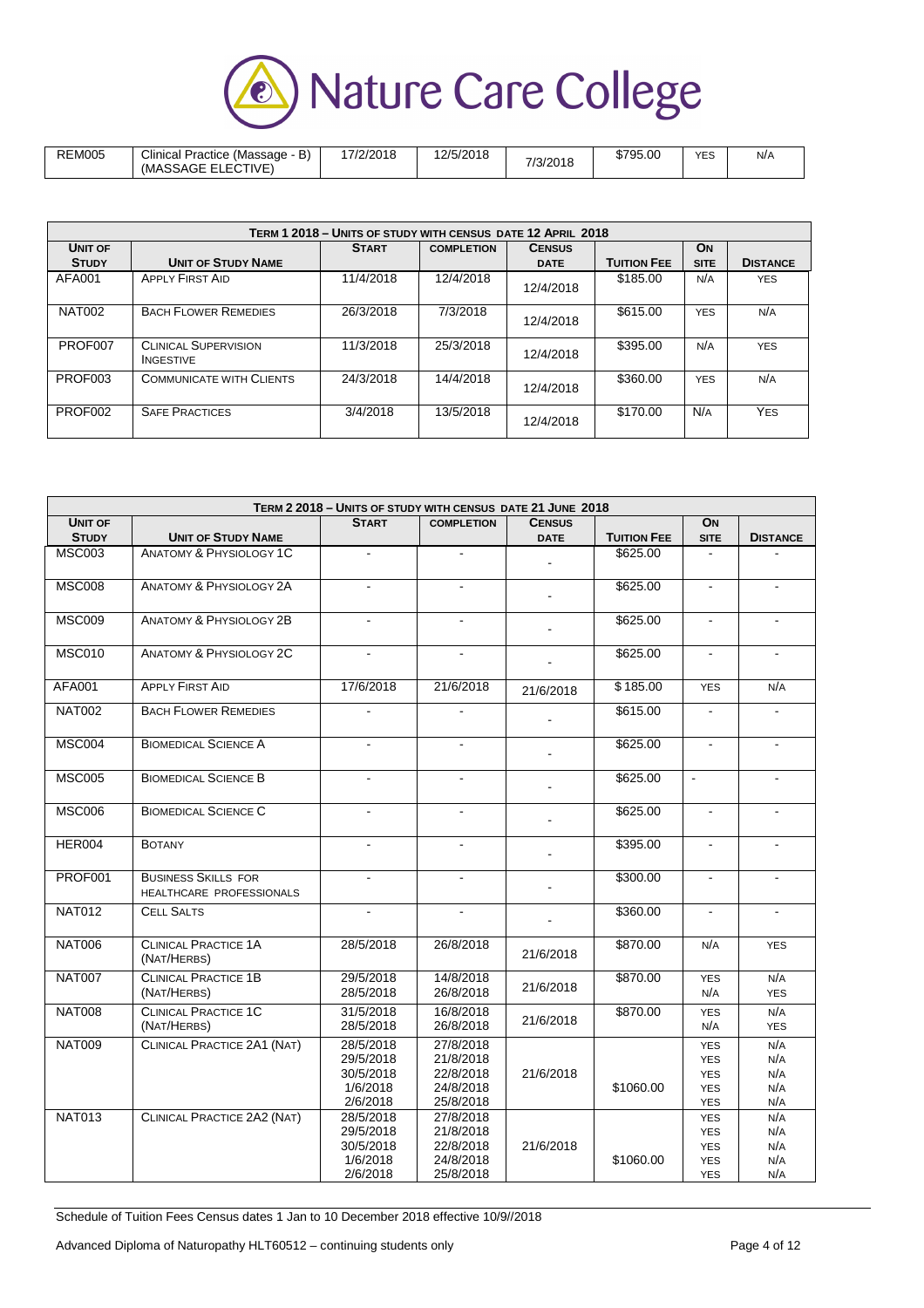

| <b>NAT010</b>  | CLINICAL PRACTICE 2B1 (NAT)        | 28/5/2018      | 27/8/2018      |           |           | <b>YES</b>     | N/A          |
|----------------|------------------------------------|----------------|----------------|-----------|-----------|----------------|--------------|
|                |                                    | 29/5/2018      | 21/8/2018      |           |           | <b>YES</b>     | N/A          |
|                |                                    | 30/5/2018      | 22/8/2018      | 21/6/2018 |           | <b>YES</b>     | N/A          |
|                |                                    |                |                |           |           |                |              |
|                |                                    | 1/6/2018       | 24/8/2018      |           | \$1060.00 | <b>YES</b>     | N/A          |
|                |                                    | 2/6/2018       | 25/8/2018      |           |           | YES            | N/A          |
| <b>NAT014</b>  | CLINICAL PRACTICE 2B2 (NAT)        | 28/5/2018      | 27/8/2018      |           |           |                | N/A          |
|                |                                    |                |                |           |           | <b>YES</b>     |              |
|                |                                    | 29/5/2018      | 21/8/2018      |           |           | <b>YES</b>     | N/A          |
|                |                                    | 30/5/2018      | 22/8/2018      | 21/6/2018 |           | <b>YES</b>     | N/A          |
|                |                                    |                |                |           |           |                |              |
|                |                                    | 1/6/2018       | 24/8/2018      |           | \$1060.00 | <b>YES</b>     | N/A          |
|                |                                    | 2/6/2018       | 25/8/2018      |           |           | <b>YES</b>     | N/A          |
|                |                                    |                |                |           |           |                |              |
| <b>NAT011</b>  | CLINICAL PRACTICE 2C1 (NAT)        | 28/5/2018      | 27/8/2018      |           |           | <b>YES</b>     | N/A          |
|                |                                    | 29/5/2018      | 21/8/2018      |           |           | <b>YES</b>     | N/A          |
|                |                                    |                |                |           |           |                |              |
|                |                                    | 30/5/2018      | 22/8/2018      | 21/6/2018 |           | <b>YES</b>     | N/A          |
|                |                                    | 1/6/2018       | 24/8/2018      |           | \$1060.00 | <b>YES</b>     | N/A          |
|                |                                    |                |                |           |           |                |              |
|                |                                    | 2/6/2018       | 25/8/2018      |           |           | <b>YES</b>     | N/A          |
| <b>NAT015</b>  | CLINICAL PRACTICE 2C2 (NAT)        | 28/5/2018      | 27/8/2018      |           |           | <b>YES</b>     | N/A          |
|                |                                    | 29/5/2018      | 21/8/2018      |           |           |                | N/A          |
|                |                                    |                |                |           |           | <b>YES</b>     |              |
|                |                                    | 30/5/2018      | 22/8/2018      | 21/6/2018 |           | <b>YES</b>     | N/A          |
|                |                                    | 1/6/2018       | 24/8/2018      |           | \$1060.00 | <b>YES</b>     | N/A          |
|                |                                    |                |                |           |           |                |              |
|                |                                    | 2/6/2018       | 25/8/2018      |           |           | YES            | N/A          |
| PROF007        | <b>CLINICAL SUPERVISION</b>        | 28/5/2018      | 22/8/2018      |           | \$395.00  | N/A            | <b>YES</b>   |
|                |                                    |                |                | 21/6/2018 |           |                |              |
|                | <b>INGESTIVE</b>                   |                |                |           |           |                |              |
|                |                                    |                |                |           |           |                |              |
| PROF004        | <b>COMMUNICATE IN HEALTH</b>       |                |                |           | \$360.00  | $\blacksquare$ | $\mathbf{r}$ |
|                |                                    |                |                |           |           |                |              |
|                |                                    |                |                |           |           |                |              |
| PROF003        | <b>COMMUNICATE WITH CLIENTS</b>    | 28/5/2018      | 22/7/2018      |           | \$360.00  | N/A            | <b>YES</b>   |
|                |                                    |                |                | 21/6/2018 |           |                |              |
|                |                                    |                |                |           |           |                |              |
| <b>PROF005</b> |                                    |                |                |           |           |                |              |
|                | <b>DEVELOP PROFESSIONAL</b>        |                |                |           | \$360.00  | $\blacksquare$ |              |
|                | <b>EXPERTISE</b>                   |                |                |           |           |                |              |
|                |                                    |                |                |           |           |                |              |
| <b>PROF006</b> | <b>EVIDENCE BASED PRACTICE</b>     | 28/5/2018      | 22/8/2018      |           | \$395.00  | N/A            | <b>YES</b>   |
|                |                                    |                |                | 21/6/2018 |           |                |              |
|                |                                    |                |                |           |           |                |              |
| <b>NUT003</b>  | <b>FOUNDATIONS OF NUTRITION A</b>  |                |                |           | \$610.00  |                |              |
|                |                                    |                |                |           |           |                |              |
|                |                                    |                |                |           |           |                |              |
|                |                                    |                |                |           |           |                |              |
| <b>NUT004</b>  | <b>FOUNDATIONS OF NUTRITION B</b>  | 29/8/2018      | 21/8/2018      |           | \$610.00  | <b>YES</b>     | N/A          |
|                |                                    | 30/5/2018      | 22/8/2018      | 21/6/2018 |           | <b>YES</b>     | N/A          |
|                |                                    | 28/5/2018      | 26/8/2018      |           |           |                |              |
|                |                                    |                |                |           |           | N/A            | <b>YES</b>   |
|                |                                    |                |                |           |           |                |              |
|                |                                    |                |                |           |           |                |              |
| <b>NUT005</b>  | <b>FOUNDATIONS OF NUTRITION C</b>  |                |                |           | \$610.00  |                |              |
|                |                                    |                |                |           |           |                |              |
|                |                                    |                |                |           |           |                |              |
| <b>HER005</b>  | <b>HERBAL MANUFACTURING</b>        |                |                |           | \$425.00  |                |              |
|                |                                    |                |                |           |           |                |              |
|                |                                    |                |                |           |           |                |              |
| <b>HER001</b>  | <b>HERBAL MEDICINE 1A -</b>        | 28/5/2018      | 26/8/2018      |           | \$610.00  | N/A            | <b>YES</b>   |
|                |                                    |                |                | 21/6/2018 |           |                |              |
|                | <b>MATERIA MEDICA</b>              |                |                |           |           |                |              |
|                |                                    |                |                |           |           |                |              |
| <b>HER002</b>  | <b>HERBAL MEDICINE 1B -</b>        | 28/5/2018      | 27/8/2018      |           | \$610.00  | <b>YES</b>     | N/A          |
|                | <b>MATERIA MEDICA</b>              | 29/5/2018      | 21/8/2018      | 21/6/2018 |           | <b>YES</b>     | N/A          |
|                |                                    |                |                |           |           |                |              |
|                |                                    | 28/5/2018      | 26/8/2018      |           |           | N/A            | <b>YES</b>   |
| <b>HER003</b>  | <b>HERBAL MEDICINE 1C -</b>        | 28/5/2018      | 26/8/2018      |           | \$610.00  | N/A            | <b>YES</b>   |
|                | <b>MATERIA MEDICA</b>              |                |                | 21/6/2018 |           |                |              |
|                |                                    |                |                |           |           |                |              |
| <b>HER007</b>  | <b>HERBAL THERAPEUTICS 2 (GIT)</b> | $\overline{a}$ | $\overline{a}$ |           | \$610.00  | $\blacksquare$ |              |
|                |                                    |                |                |           |           |                |              |
|                |                                    |                |                |           |           |                |              |
|                |                                    |                |                |           |           |                |              |
| <b>HER009</b>  | <b>HERBAL THERAPEUTICS 2</b>       |                |                |           | \$610.00  |                |              |
|                | (MSS)                              |                |                |           |           |                |              |
|                |                                    |                |                |           |           |                |              |
| <b>HER010</b>  | <b>HERBAL THERAPEUTICS 2</b>       | 30/5/2018      | 22/8/2018      |           | \$610.00  | <b>YES</b>     | N/A          |
|                | (REPRO)                            | 28/5/2018      | 26/8/2018      | 21/6/2018 |           | N/A            | <b>YES</b>   |
|                |                                    |                |                |           |           |                |              |
| <b>HER008</b>  | <b>HERBAL THERAPEUTICS 2</b>       |                |                |           | \$610.00  |                |              |
|                |                                    |                |                |           |           |                |              |
|                | (RESP)                             |                |                |           |           |                |              |
| <b>HER012</b>  | <b>HERBAL THERAPEUTICS 3A</b>      | ÷.             | $\blacksquare$ |           |           | $\omega$       | $\mathbf{r}$ |
|                |                                    |                |                |           | \$625.00  |                |              |
|                |                                    |                |                |           |           |                |              |
|                |                                    |                |                |           |           |                |              |
| <b>HER013</b>  | <b>HERBAL THERAPEUTICS 3B</b>      | 28/5/2018      | 26/8/2018      |           | \$625.00  | N/A            | <b>YES</b>   |
|                |                                    |                |                | 21/6/2018 |           |                |              |
|                |                                    |                |                |           |           |                |              |
| HER014         | <b>HERBAL THERAPEUTICS 3C</b>      | 28/5/2018      | 27/8/2018      |           | \$625.00  | N/A            | <b>YES</b>   |
|                |                                    |                |                | 21/6/2018 |           |                |              |
|                |                                    | 28/5/2018      | 26/8/2018      |           |           | <b>YES</b>     | N/A          |
|                |                                    |                |                |           |           |                |              |
| <b>NAT001</b>  | <b>INTRODUCTION TO NATURAL</b>     | 7/6/2018       | 5/8/2018       |           | \$495.00  | <b>YES</b>     | N/A          |
|                | <b>MEDICINE</b>                    | 28/5/2018      | 12/8/2018      | 21/6/2018 |           | N/A            | <b>YES</b>   |
|                |                                    |                |                |           |           |                |              |
| <b>NAT003</b>  | <b>IRIDOLOGY 1A</b>                | 8/7/2018       | 5/8/2018       |           | \$395.00  | <b>YES</b>     | N/A          |
|                |                                    |                |                | 21/6/2018 |           |                |              |
|                |                                    | 28/5/2018      | 22/7/2018      |           |           | N/A            | <b>YES</b>   |
| <b>NAT004</b>  | <b>IRIDOLOGY 1B</b>                | ۰              | $\blacksquare$ |           | \$610.00  | $\blacksquare$ |              |
|                |                                    |                |                |           |           |                |              |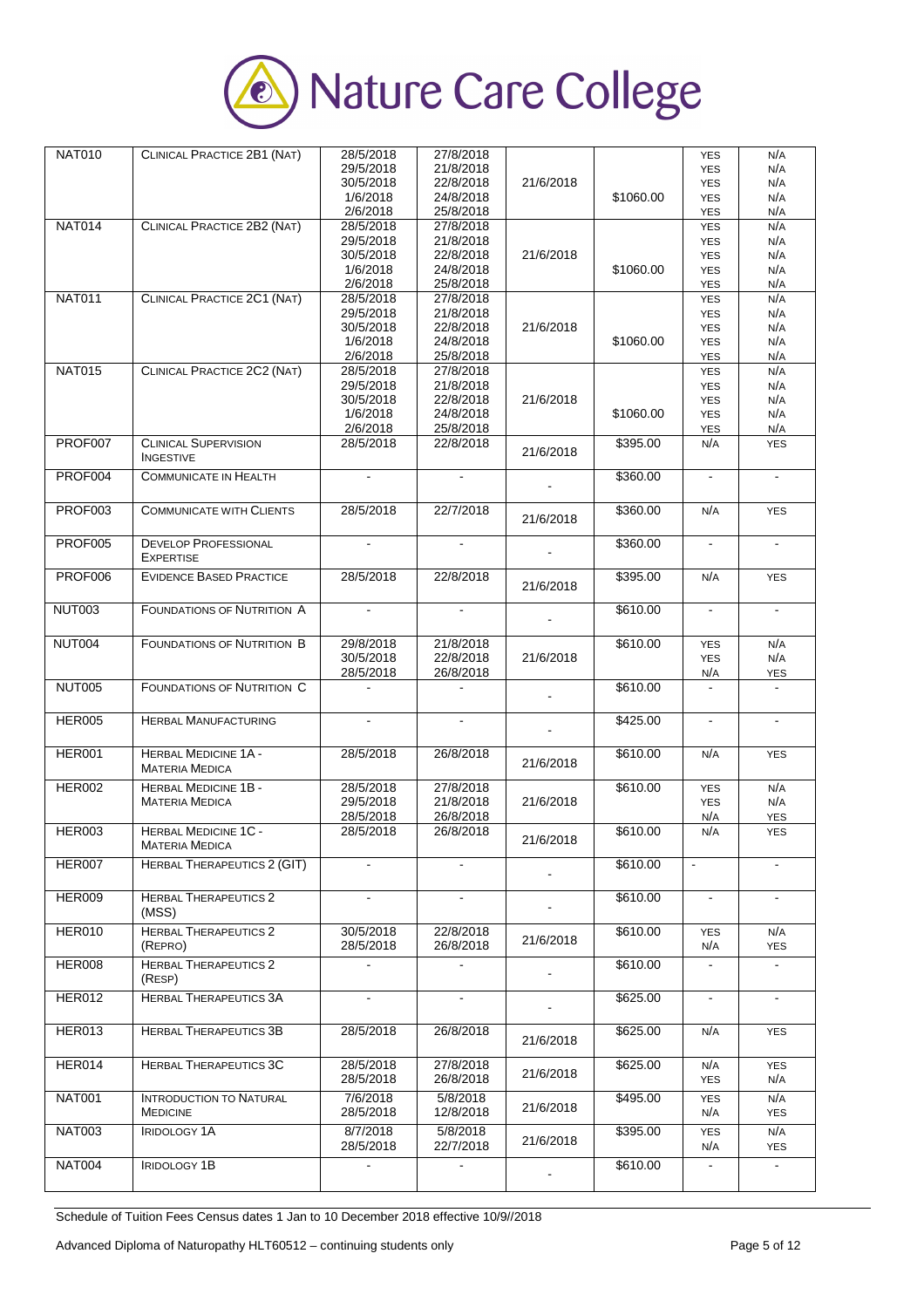

| <b>HER006</b>    | <b>MEDICINAL WEEDS</b>                                           |                        |                        |               | \$395.00           | $\blacksquare$           |                   |
|------------------|------------------------------------------------------------------|------------------------|------------------------|---------------|--------------------|--------------------------|-------------------|
| <b>HER015</b>    | <b>MODERN PHYTOTHERAPY</b>                                       | 28/5/2018              | 2/7/2018               | 21/6/2018     | \$375.00           | N/A                      | <b>YES</b>        |
| <b>NAT005</b>    | <b>NATUROPATHIC DIAGNOSIS</b>                                    | $\blacksquare$         | $\blacksquare$         |               | \$610.00           | $\blacksquare$           | $\blacksquare$    |
| <b>NUT009</b>    | <b>NUTRITIONAL THERAPEUTICS A</b>                                | 30/5/2018<br>28/5/2018 | 22/8/2018<br>26/8/2018 | 21/6/2018     | \$610.00           | <b>YES</b><br>N/A        | N/A<br><b>YES</b> |
| <b>NUT010</b>    | <b>NUTRITIONAL THERAPEUTICS B</b>                                | 28/5/2018              | 26/8/2018              | 21/6/2018     | \$610.00           | N/A                      | <b>YES</b>        |
| <b>NUT011</b>    | <b>NUTRITIONAL THERAPEUTICS C</b>                                | 30/5/2018<br>26/8/2018 | 22/8/2018<br>26/8/2018 | 21/6/2018     | \$610.00           | <b>YES</b><br>N/A        | N/A<br><b>YES</b> |
| <b>MSC017</b>    | PATHOLOGY & PHYSICAL<br><b>ASSESSMENT</b>                        |                        |                        |               | \$625.00           |                          |                   |
| <b>HER011</b>    | PHARMACOGNOSY                                                    |                        |                        |               | \$610.00           |                          |                   |
| <b>MSC018</b>    | <b>PHARMACOLOGY</b>                                              | 28/5/2018              | 22/8/2018              | 21/6/2018     | \$625.00           | N/A                      | <b>YES</b>        |
| <b>NUT006</b>    | <b>PRINCIPLES OF</b><br><b>MICRONUTRIENTS A</b>                  | $\blacksquare$         | $\blacksquare$         |               | \$610.00           | $\blacksquare$           | ÷.                |
| NUT007           | PRINCIPLES OF<br><b>MICRONUTRIENTS B</b>                         |                        |                        |               | \$610.00           |                          |                   |
| NUT008           | <b>PRINCIPLES OF</b><br><b>MICRONUTRIENTS C</b>                  |                        |                        |               | \$610.00           |                          |                   |
| PROF002          | <b>SAFE PRACTICES</b>                                            | 28/5/2018              | 8/7/2018               | 21/6/2018     | \$170.00           | <b>YES</b>               | N/A               |
| <b>MSC011</b>    | SYMPTOMATOLOGY, DIAGNOSIS<br>& PATHOLOGY 1A                      |                        |                        |               | \$625.00           |                          |                   |
| <b>MSC012</b>    | SYMPTOMATOLOGY, DIAGNOSIS<br>& PATHOLOGY 1B                      | 28/5/2018<br>30/5/2018 | 26/8/2018<br>22/8/2018 | 21/6/2018     | \$625.00           | N/A<br><b>YES</b>        | <b>YES</b><br>N/A |
| <b>MSC013</b>    | SYMPTOMATOLOGY, DIAGNOSIS<br>& PATHOLOGY 1C                      |                        | $\blacksquare$         |               | \$625.00           |                          | $\blacksquare$    |
| <b>MSC014</b>    | SYMPTOMATOLOGY, DIAGNOSIS<br>& PATHOLOGY 2A                      |                        | $\overline{a}$         |               | \$395.00           | $\mathbf{r}$             |                   |
| <b>MSC015</b>    | SYMPTOMATOLOGY, DIAGNOSIS<br>& PATHOLOGY 2B                      | 28/5/2018              | 22/7/2018              | 21/6/2018     | \$395.00           | N/A                      | <b>YES</b>        |
| <b>MSC016</b>    | SYMPTOMATOLOGY, DIAGNOSIS<br>& PATHOLOGY 2C                      | 28/5/2018              | 22/7/2018              | 21/6/2018     | \$395.00           | N/A                      | <b>YES</b>        |
| <b>Electives</b> |                                                                  |                        |                        |               |                    |                          |                   |
| UNIT OF          |                                                                  | <b>START</b>           | <b>COMPLETION</b>      | <b>CENSUS</b> |                    | <b>ON</b>                |                   |
| <b>STUDY</b>     | <b>UNIT OF STUDY NAME</b>                                        |                        |                        | <b>DATE</b>   | <b>TUITION FEE</b> | <b>SITE</b>              | <b>DISTANCE</b>   |
| HOM001           | <b>FOUNDATIONS OF</b><br>НОМОЕОРАТНУ А<br>(HOMOEOPATHY ELECTIVE) | 28/5/2018              | 26/8/2018              | 21/6/2018     | \$935.00           | N/A                      | <b>YES</b>        |
| <b>HOM002</b>    | <b>FOUNDATIONS OF</b><br>HOMOEOPATHY B<br>(HOMOEOPATHY ELECTIVE) | 28/5/2018              | 26/8/2018              | 21/6/2018     | \$610.00           | N/A                      | <b>YES</b>        |
| <b>HOM003</b>    | <b>FOUNDATIONS OF</b><br>HOMOEOPATHY C<br>(HOMOEOPATHY ELECTIVE) | $\blacksquare$         | $\blacksquare$         |               | \$610.00           | $\blacksquare$           | $\blacksquare$    |
| <b>HOM013</b>    | CLINICAL PRACTICE 2A<br>(HOMOEOPATHY)<br>(HOMOEOPATHY ELECTIVE)  | 31/5/2018              | 23/8/2018              | 21/6/2018     | \$1,320.00         | <b>YES</b>               | N/A               |
| <b>REM003</b>    | <b>SWEDISH MASSAGE</b><br>(MASSAGE ELECTIVE)                     | 31/5/2018<br>2/6/2018  | 5/7/2018<br>30/6/2018  | 21/6/2018     | \$750.00           | <b>YES</b><br><b>YES</b> | N/A<br>N/A        |
| <b>REM001</b>    | <b>REMEDIAL MASSAGE 1</b><br>(MASSAGE ELECTIVE)                  |                        |                        |               | \$750.00           |                          |                   |
| <b>REM002</b>    | <b>REMEDIAL MASSAGE 2</b><br>(MASSAGE ELECTIVE)                  | $\blacksquare$         | $\blacksquare$         |               | \$575.00           | $\blacksquare$           | $\blacksquare$    |
| <b>REM004</b>    | CLINICAL PRACTICE (MASSAGE -<br>A) (MASSAGE ELECTIVE)            | 2/6/2018<br>31/5/2018  | 25/8/2018<br>23/8/2018 | 21/6/2018     | \$795.00           | <b>YES</b><br><b>YES</b> | N/A<br>N/A        |
| <b>REM005</b>    | Clinical Practice (Massage - B)<br>(MASSAGE ELECTIVE)            | 2/6/2018<br>31/5/2018  | 25/8/2018<br>23/8/2018 | 21/6/2018     | \$795.00           | <b>YES</b><br><b>YES</b> | N/A<br>N/A        |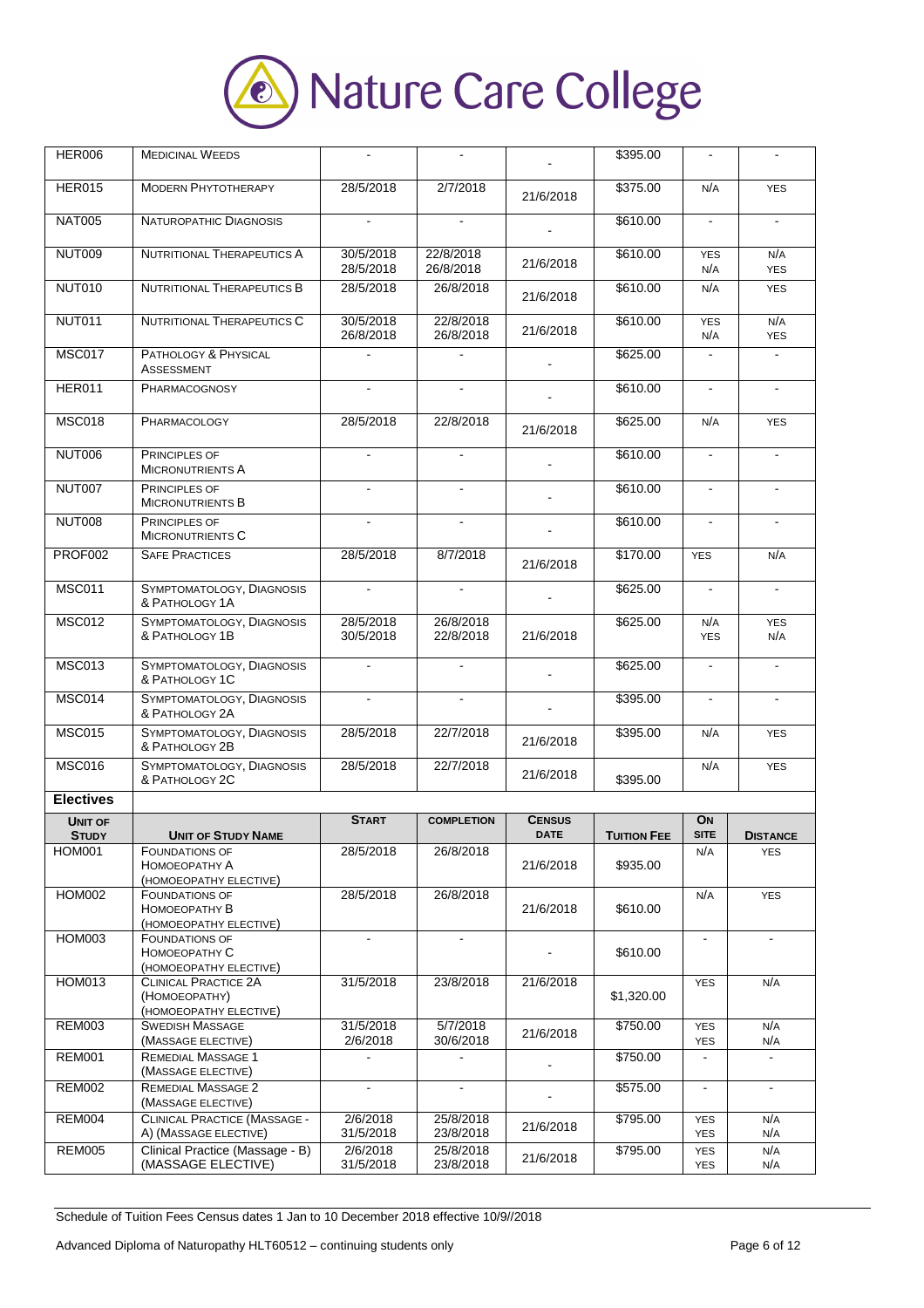

|                |                                                 | TERM 2 2018 - UNITS OF STUDY WITH CENSUS DATE 30 JULY 2018 |                   |               |                    |             |                 |
|----------------|-------------------------------------------------|------------------------------------------------------------|-------------------|---------------|--------------------|-------------|-----------------|
| <b>UNIT OF</b> |                                                 | <b>START</b>                                               | <b>COMPLETION</b> | <b>CENSUS</b> |                    | <b>ON</b>   |                 |
| <b>STUDY</b>   | <b>UNIT OF STUDY NAME</b>                       |                                                            |                   | <b>DATE</b>   | <b>TUITION FEE</b> | <b>SITE</b> | <b>DISTANCE</b> |
| <b>NAT012</b>  | <b>CELL SALTS</b>                               | 23/6/2018                                                  | 7/7/2018          | 30/7/2018     | \$360.00           | <b>YES</b>  | N/A             |
|                |                                                 | 2/7/2018                                                   | 26/8/2018         |               |                    | N/A         | <b>YES</b>      |
| PROF007        | <b>CLINICAL SUPERVISION</b><br><b>INGESTIVE</b> | 1/7/2018                                                   | 29/7/2018         | 30/7/2018     | \$395.00           | <b>YES</b>  | N/A             |

|                |                                                        | TERM 3 2018 - UNITS OF STUDY WITH CENSUS DATE 29 OCTOBER 2018 |                        |                |                    |                   |                   |
|----------------|--------------------------------------------------------|---------------------------------------------------------------|------------------------|----------------|--------------------|-------------------|-------------------|
| <b>UNIT OF</b> |                                                        | <b>START</b>                                                  | <b>COMPLETION</b>      | <b>CENSUS</b>  |                    | ON                |                   |
| <b>STUDY</b>   | <b>UNIT OF STUDY NAME</b>                              |                                                               |                        | <b>DATE</b>    | <b>TUITION FEE</b> | <b>SITE</b>       | <b>DISTANCE</b>   |
| <b>MSC003</b>  | <b>ANATOMY &amp; PHYSIOLOGY 1C</b>                     | $\blacksquare$                                                | $\blacksquare$         |                | \$625.00           |                   |                   |
| <b>MSC008</b>  | <b>ANATOMY &amp; PHYSIOLOGY 2A</b>                     | $\overline{\phantom{a}}$                                      | ä,                     | $\blacksquare$ | \$625.00           | $\Box$            | $\blacksquare$    |
| <b>MSC009</b>  | <b>ANATOMY &amp; PHYSIOLOGY 2B</b>                     | $\blacksquare$                                                | $\blacksquare$         |                | \$625.00           | $\blacksquare$    | $\blacksquare$    |
| <b>MSC010</b>  | <b>ANATOMY &amp; PHYSIOLOGY 2C</b>                     |                                                               | $\blacksquare$         |                | \$625.00           | $\blacksquare$    |                   |
| <b>AFA001</b>  | <b>APPLY FIRST AID</b>                                 | ÷.                                                            | $\blacksquare$         |                | \$185.00           | $\blacksquare$    | $\blacksquare$    |
| <b>NAT002</b>  | <b>BACH FLOWER REMEDIES</b>                            | 22/9/2018<br>10/9/2018                                        | 1/12/2018<br>9/12/2018 | 29/10/2018     | \$615.00           | <b>YES</b><br>N/A | N/A<br><b>YES</b> |
| <b>MSC004</b>  | <b>BIOMEDICAL SCIENCE A</b>                            | $\sim$                                                        | $\blacksquare$         |                | \$625.00           | $\blacksquare$    | $\blacksquare$    |
| <b>MSC005</b>  | <b>BIOMEDICAL SCIENCE B</b>                            | $\blacksquare$                                                | $\blacksquare$         |                | \$625.00           | $\blacksquare$    | $\blacksquare$    |
| <b>MSC006</b>  | <b>BIOMEDICAL SCIENCE C</b>                            |                                                               | $\blacksquare$         |                | \$625.00           | $\sim$            |                   |
| HER004         | <b>BOTANY</b>                                          | $\blacksquare$                                                | $\blacksquare$         |                | \$395.00           | $\blacksquare$    | $\blacksquare$    |
| PROF001        | <b>BUSINESS SKILLS FOR</b><br>HEALTHCARE PROFESSIONALS |                                                               |                        |                | \$300.00           |                   |                   |
| <b>NAT012</b>  | <b>CELL SALTS</b>                                      | $\blacksquare$                                                | $\blacksquare$         |                | \$360.00           | $\blacksquare$    | $\blacksquare$    |
| <b>NAT006</b>  | <b>CLINICAL PRACTICE 1A</b><br>(NAT/HERBS)             |                                                               |                        |                | \$870.00           |                   |                   |
| <b>NAT007</b>  | <b>CLINICAL PRACTICE 1B</b><br>(NAT/HERBS)             |                                                               |                        |                | \$870.00           |                   |                   |
| <b>NAT008</b>  | <b>CLINICAL PRACTICE 1C</b><br>(NAT/HERBS)             | 10/9/2018                                                     | 9/12/2018              | 29/10/2018     | \$870.00           | N/A               | <b>YES</b>        |
| <b>NAT009</b>  | CLINICAL PRACTICE 2A1 (NAT)                            | 12/9/2018                                                     | 5/12/2018              |                |                    | <b>YES</b>        | N/A               |
|                |                                                        | 13/9/2018                                                     | 6/12/2018              |                |                    | <b>YES</b>        | N/A               |
|                |                                                        | 14/9/2018                                                     | 7/12/2018              | 29/10/2018     | \$1060.00          | <b>YES</b>        | N/A               |
|                |                                                        | 15/9/2018                                                     | 8/12/2018              |                |                    | <b>YES</b>        | N/A               |
| <b>NAT013</b>  | CLINICAL PRACTICE 2A2 (NAT)                            | 12/9/2018                                                     | 5/12/2018              |                |                    | <b>YES</b>        | N/A               |
|                |                                                        | 13/9/2018                                                     | 6/12/2018              |                |                    | <b>YES</b>        | N/A               |
|                |                                                        | 14/9/2018                                                     | 7/12/2018              | 29/10/2018     | \$1060.00          | <b>YES</b>        | N/A               |
|                |                                                        | 15/9/2018                                                     | 8/12/2018              |                |                    | <b>YES</b>        | N/A               |
| <b>NAT010</b>  | CLINICAL PRACTICE 2B1 (NAT)                            | 12/9/2018                                                     | 5/12/2018              |                |                    | <b>YES</b>        | N/A               |
|                |                                                        | 13/9/2018                                                     | 6/12/2018              |                |                    | <b>YES</b>        | N/A               |
|                |                                                        | 14/9/2018                                                     | 7/12/2018              | 29/10/2018     | \$1060.00          | <b>YES</b>        | N/A               |
|                |                                                        | 15/9/2018                                                     | 8/12/2018              |                |                    | <b>YES</b>        | N/A               |
| <b>NAT014</b>  | CLINICAL PRACTICE 2B2 (NAT)                            | 12/9/2018                                                     | 5/12/2018              |                |                    | YES               | N/A               |
|                |                                                        | 13/9/2018                                                     | 6/12/2018              |                |                    | <b>YES</b>        | N/A               |
|                |                                                        | 14/9/2018                                                     | 7/12/2018              | 29/10/2018     | \$1060.00          | YES               | N/A               |
|                |                                                        | 15/9/2018                                                     | 8/12/2018              |                |                    | <b>YES</b>        | N/A               |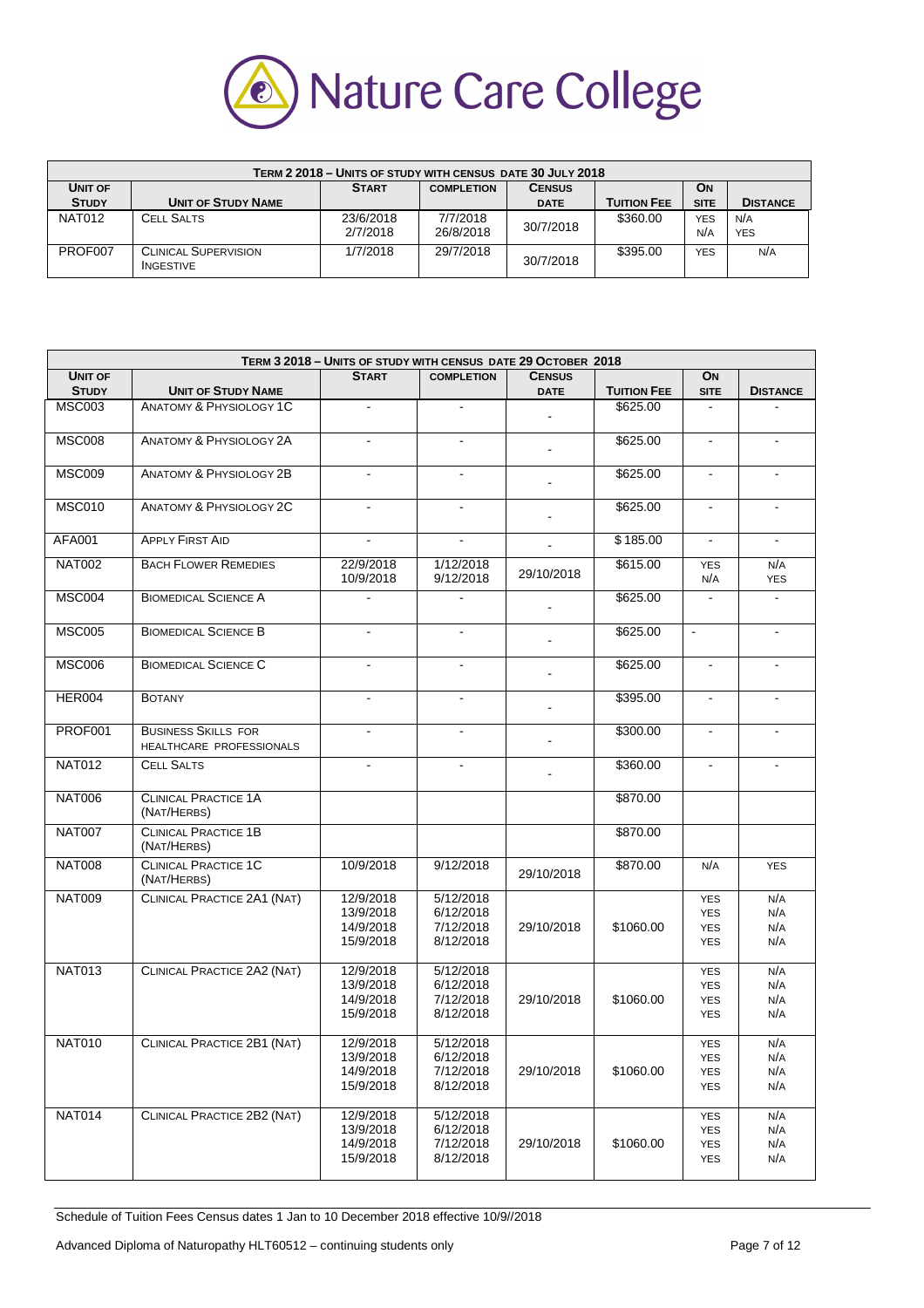

| <b>NAT011</b>  | CLINICAL PRACTICE 2C1 (NAT)                          | 12/9/2018<br>13/9/2018<br>14/9/2018              | 5/12/2018<br>6/12/2018<br>7/12/2018              | 29/10/2018     | \$1060.00 | <b>YES</b><br><b>YES</b><br><b>YES</b>               | N/A<br>N/A<br>N/A        |
|----------------|------------------------------------------------------|--------------------------------------------------|--------------------------------------------------|----------------|-----------|------------------------------------------------------|--------------------------|
|                |                                                      | 15/9/2018                                        | 8/12/2018                                        |                |           | <b>YES</b>                                           | N/A                      |
| <b>NAT015</b>  | CLINICAL PRACTICE 2C2 (NAT)                          | 12/9/2018<br>13/9/2018<br>14/9/2018<br>15/9/2018 | 5/12/2018<br>6/12/2018<br>7/12/2018<br>8/12/2018 | 29/10/2018     | \$1060.00 | <b>YES</b><br><b>YES</b><br><b>YES</b><br><b>YES</b> | N/A<br>N/A<br>N/A<br>N/A |
| PROF007        | <b>CLINICAL SUPERVISION</b><br><b>INGESTIVE</b>      | 10/9/2018                                        | 4/11/2018                                        | 29/10/2018     | \$395.00  | N/A                                                  | <b>YES</b>               |
| PROF004        | <b>COMMUNICATE IN HEALTH</b>                         | $\blacksquare$                                   | $\blacksquare$                                   |                | \$360.00  | $\blacksquare$                                       | $\blacksquare$           |
| PROF003        | <b>COMMUNICATE WITH CLIENTS</b>                      |                                                  |                                                  |                | \$360.00  |                                                      |                          |
| <b>PROF005</b> | <b>DEVELOP PROFESSIONAL</b><br><b>EXPERTISE</b>      | $\blacksquare$                                   | $\blacksquare$                                   |                | \$360.00  | $\blacksquare$                                       | $\overline{a}$           |
| <b>PROF006</b> | <b>EVIDENCE BASED PRACTICE</b>                       |                                                  | $\blacksquare$                                   |                | \$395.00  |                                                      |                          |
| <b>NUT003</b>  | <b>FOUNDATIONS OF NUTRITION A</b>                    | $\blacksquare$                                   | $\blacksquare$                                   |                | \$610.00  | $\blacksquare$                                       | $\blacksquare$           |
| <b>NUT004</b>  | <b>FOUNDATIONS OF NUTRITION B</b>                    | $\blacksquare$                                   | $\blacksquare$                                   |                | \$610.00  | $\blacksquare$                                       | $\blacksquare$           |
| <b>NUT005</b>  | <b>FOUNDATIONS OF NUTRITION C</b>                    | $\overline{a}$                                   | ä,                                               |                | \$610.00  | $\mathbf{r}$                                         |                          |
| <b>HER005</b>  | <b>HERBAL MANUFACTURING</b>                          | $\blacksquare$                                   | $\blacksquare$                                   |                | \$425.00  | $\sim$                                               | $\blacksquare$           |
| <b>HER001</b>  | <b>HERBAL MEDICINE 1A -</b><br><b>MATERIA MEDICA</b> |                                                  |                                                  |                | \$610.00  |                                                      |                          |
| <b>HER002</b>  | <b>HERBAL MEDICINE 1B -</b><br><b>MATERIA MEDICA</b> | $\blacksquare$                                   | $\overline{\phantom{a}}$                         |                | \$610.00  | $\blacksquare$                                       | $\blacksquare$           |
| <b>HER003</b>  | <b>HERBAL MEDICINE 1C -</b><br><b>MATERIA MEDICA</b> | $\blacksquare$                                   | $\blacksquare$                                   |                | \$610.00  | $\blacksquare$                                       | $\blacksquare$           |
| <b>HER007</b>  | <b>HERBAL THERAPEUTICS 2 (GIT)</b>                   | $\blacksquare$                                   |                                                  |                | \$610.00  | $\blacksquare$                                       | $\blacksquare$           |
| <b>HER009</b>  | <b>HERBAL THERAPEUTICS 2</b><br>(MSS)                | $\blacksquare$                                   | $\blacksquare$                                   |                | \$610.00  | $\blacksquare$                                       | $\blacksquare$           |
| <b>HER010</b>  | <b>HERBAL THERAPEUTICS 2</b><br>(REPRO)              |                                                  | L,                                               |                | \$610.00  | $\blacksquare$                                       |                          |
| <b>HER008</b>  | <b>HERBAL THERAPEUTICS 2</b><br>(RESP)               | 12/9/2018<br>10/9/2018                           | 5/12/2018<br>9/12/2018                           | 29/10/2018     | \$610.00  | <b>YES</b><br>N/A                                    | N/A<br><b>YES</b>        |
| <b>HER012</b>  | <b>HERBAL THERAPEUTICS 3A</b>                        | ä,                                               | $\blacksquare$                                   |                | \$625.00  | $\blacksquare$                                       | $\mathbf{r}$             |
| HER013         | <b>HERBAL THERAPEUTICS 3B</b>                        | $\blacksquare$                                   | $\blacksquare$                                   |                | \$625.00  | $\blacksquare$                                       | $\blacksquare$           |
| HER014         | <b>HERBAL THERAPEUTICS 3C</b>                        | 10/9/2018                                        | 9/12/2018                                        | 29/10/2018     | \$625.00  | N/A                                                  | <b>YES</b>               |
| <b>NAT001</b>  | <b>INTRODUCTION TO NATURAL</b><br><b>MEDICINE</b>    |                                                  |                                                  |                | \$495.00  | $\blacksquare$                                       |                          |
| <b>NAT003</b>  | <b>IRIDOLOGY 1A</b>                                  | $\blacksquare$                                   | $\blacksquare$                                   |                | \$395.00  | $\sim$                                               | $\blacksquare$           |
| <b>NAT004</b>  | <b>IRIDOLOGY 1B</b>                                  | 10/9/2018                                        | 9/12/2018                                        | 29/10/2018     | \$610.00  | N/A                                                  | <b>YES</b>               |
| <b>HER006</b>  | <b>MEDICINAL WEEDS</b>                               | $\blacksquare$                                   | $\blacksquare$                                   |                | \$395.00  | $\mathcal{L}_{\mathcal{A}}$                          | $\blacksquare$           |
| <b>HER015</b>  | <b>MODERN PHYTOTHERAPY</b>                           | $\blacksquare$                                   | $\sim$                                           | $\blacksquare$ | \$375.00  | $\blacksquare$                                       | $\blacksquare$           |
| <b>NAT005</b>  | NATUROPATHIC DIAGNOSIS                               | 18/9/2018<br>10/9/2018                           | 4/12/2018<br>9/12/2018                           | 29/10/2018     | \$610.00  | <b>YES</b><br>N/A                                    | N/A<br><b>YES</b>        |
| NUT009         | NUTRITIONAL THERAPEUTICS A                           | $\mathbf{r}$                                     | $\blacksquare$                                   |                | \$610.00  | $\blacksquare$                                       |                          |
| <b>NUT010</b>  | NUTRITIONAL THERAPEUTICS B                           | 12/9/2018<br>10/9/2018                           | 5/12/2018<br>9/12/2018                           | 29/10/2018     | \$610.00  | <b>YES</b><br>N/A                                    | N/A<br><b>YES</b>        |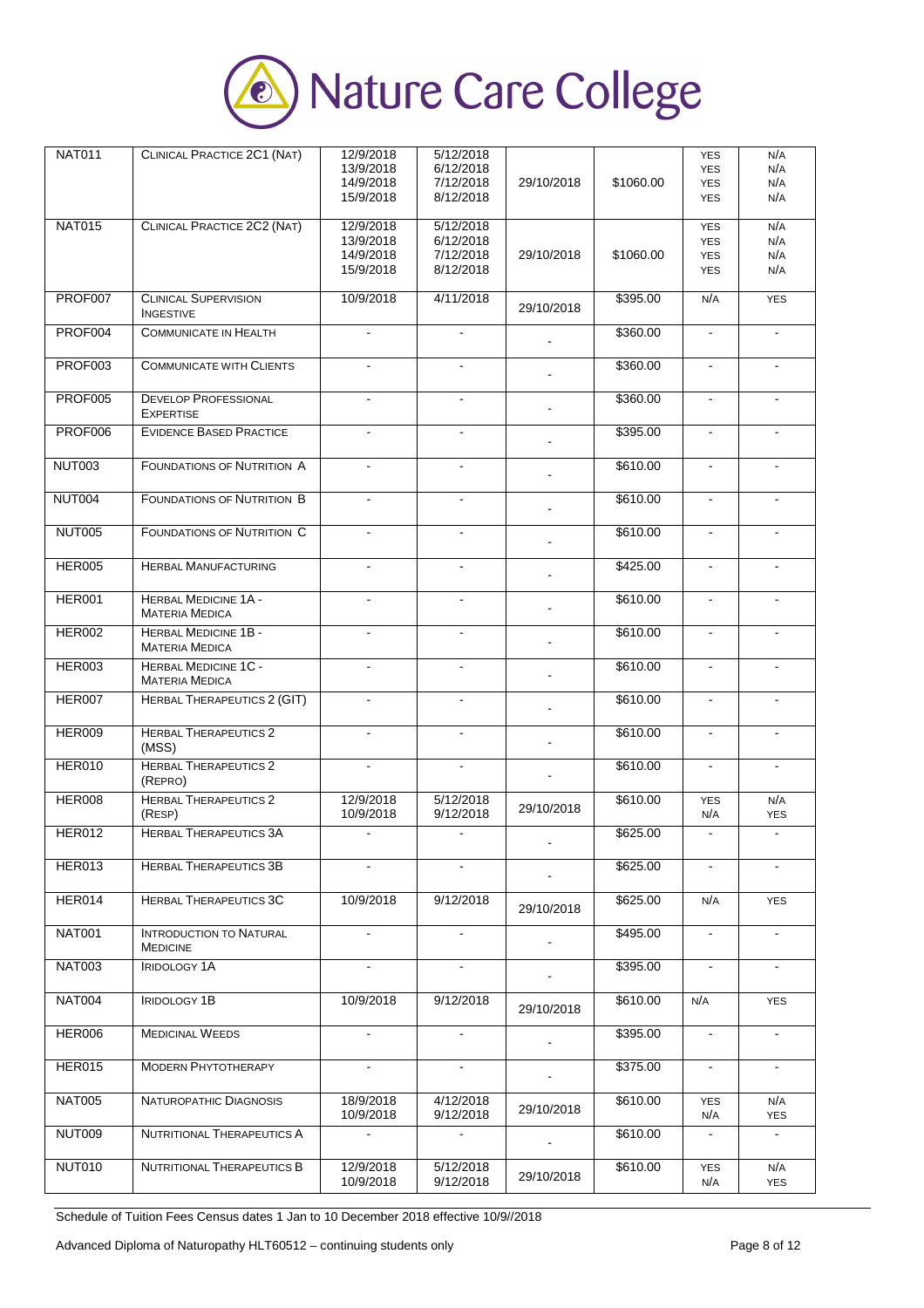

| <b>NUT011</b>                  | NUTRITIONAL THERAPEUTICS C                                                                      | 10/9/2018              | 9/12/2018              | 29/10/2018                   | \$610.00             | <b>YES</b>        | N/A               |
|--------------------------------|-------------------------------------------------------------------------------------------------|------------------------|------------------------|------------------------------|----------------------|-------------------|-------------------|
| <b>MSC017</b>                  | PATHOLOGY & PHYSICAL<br>ASSESSMENT                                                              |                        |                        |                              | \$625.00             | $\blacksquare$    | ä,                |
| <b>HER011</b>                  | PHARMACOGNOSY                                                                                   |                        | $\blacksquare$         |                              | \$610.00             | $\sim$            |                   |
| <b>MSC018</b>                  | PHARMACOLOGY                                                                                    |                        |                        |                              | \$625.00             |                   |                   |
| <b>NUT006</b>                  | PRINCIPLES OF<br><b>MICRONUTRIENTS A</b>                                                        |                        |                        |                              | \$610.00             |                   |                   |
| <b>NUT007</b>                  | <b>PRINCIPLES OF</b><br><b>MICRONUTRIENTS B</b>                                                 | $\overline{a}$         | $\blacksquare$         |                              | \$610.00             | $\blacksquare$    |                   |
| <b>NUT008</b>                  | PRINCIPLES OF<br><b>MICRONUTRIENTS C</b>                                                        | $\blacksquare$         | $\blacksquare$         |                              | \$610.00             | $\blacksquare$    | $\blacksquare$    |
| <b>PROF002</b>                 | <b>SAFE PRACTICES</b>                                                                           | 10/9/2018              | 21/10/2018             | 29/10/2018                   | \$170.00             | N/A               | <b>YES</b>        |
| <b>MSC011</b>                  | SYMPTOMATOLOGY, DIAGNOSIS<br>& PATHOLOGY 1A                                                     |                        |                        |                              | \$625.00             | $\sim$            | ä,                |
| <b>MSC012</b>                  | SYMPTOMATOLOGY, DIAGNOSIS<br>& PATHOLOGY 1B                                                     | $\blacksquare$         | $\blacksquare$         |                              | \$625.00             | $\blacksquare$    | $\blacksquare$    |
| <b>MSC013</b>                  | SYMPTOMATOLOGY, DIAGNOSIS<br>& PATHOLOGY 1C                                                     | 12/9/2018<br>10/9/2018 | 5/12/2018<br>9/12/2018 | 29/10/2018                   | \$625.00             | <b>YES</b><br>N/A | N/A<br><b>YES</b> |
| <b>MSC014</b>                  | SYMPTOMATOLOGY, DIAGNOSIS<br>& PATHOLOGY 2A                                                     | $\overline{a}$         | $\blacksquare$         |                              | \$395.00             | $\blacksquare$    | $\mathbf{r}$      |
| <b>MSC015</b>                  | SYMPTOMATOLOGY, DIAGNOSIS<br>& PATHOLOGY 2B                                                     | $\blacksquare$         | $\blacksquare$         |                              | \$395.00             | $\blacksquare$    | $\blacksquare$    |
|                                | SYMPTOMATOLOGY, DIAGNOSIS                                                                       |                        |                        |                              |                      |                   |                   |
| <b>MSC016</b>                  | & PATHOLOGY 2C                                                                                  | 10/9/2018              | 4/11/2018              | 29/10/2018                   | \$395.00             | N/A               | <b>YES</b>        |
| <b>Electives</b>               |                                                                                                 |                        |                        |                              |                      |                   |                   |
| <b>UNIT OF</b><br><b>STUDY</b> | <b>UNIT OF STUDY NAME</b>                                                                       | <b>START</b>           | <b>COMPLETION</b>      | <b>CENSUS</b><br><b>DATE</b> | <b>TUITION FEE</b>   | ON<br><b>SITE</b> | <b>DISTANCE</b>   |
| <b>HOM001</b>                  | <b>FOUNDATIONS OF</b><br>НОМОЕОРАТНУ А<br>(HOMOEOPATHY ELECTIVE)                                |                        |                        |                              | \$935.00             |                   |                   |
| <b>HOM002</b>                  | <b>FOUNDATIONS OF</b><br>НОМОЕОРАТНУ В<br>(HOMOEOPATHY ELECTIVE)                                | ÷.                     | $\blacksquare$         |                              | \$610.00             | $\blacksquare$    | $\blacksquare$    |
| <b>HOM003</b>                  | <b>FOUNDATIONS OF</b><br>НОМОЕОРАТНУ С<br>(HOMOEOPATHY ELECTIVE)                                | $\blacksquare$         | $\blacksquare$         |                              | \$610.00             | $\blacksquare$    | L.                |
| <b>HOM013</b>                  | <b>CLINICAL PRACTICE 2A</b><br>(HOMOEOPATHY)<br>(HOMOEOPATHY ELECTIVE)                          | 10/09/2018             | 10/12/2018             | 29/10/2018                   | \$1,320.00           |                   | <b>YES</b>        |
| <b>REM003</b>                  | <b>SWEDISH MASSAGE</b><br>(MASSAGE ELECTIVE)                                                    |                        |                        |                              | \$750.00             | $\blacksquare$    |                   |
| <b>REM001</b>                  | <b>REMEDIAL MASSAGE 1</b><br>(MASSAGE ELECTIVE)                                                 |                        |                        |                              | \$750.00             |                   |                   |
| <b>REM002</b>                  | REMEDIAL MASSAGE 2<br>(MASSAGE ELECTIVE)                                                        | ä,                     | $\blacksquare$         | $\blacksquare$               | \$575.00             | $\blacksquare$    |                   |
| <b>REM004</b><br><b>REM005</b> | <b>CLINICAL PRACTICE (MASSAGE -</b><br>A) (MASSAGE ELECTIVE)<br>Clinical Practice (Massage - B) | ä,                     | $\blacksquare$         | $\blacksquare$               | \$795.00<br>\$795.00 | $\blacksquare$    | $\mathbf{r}$      |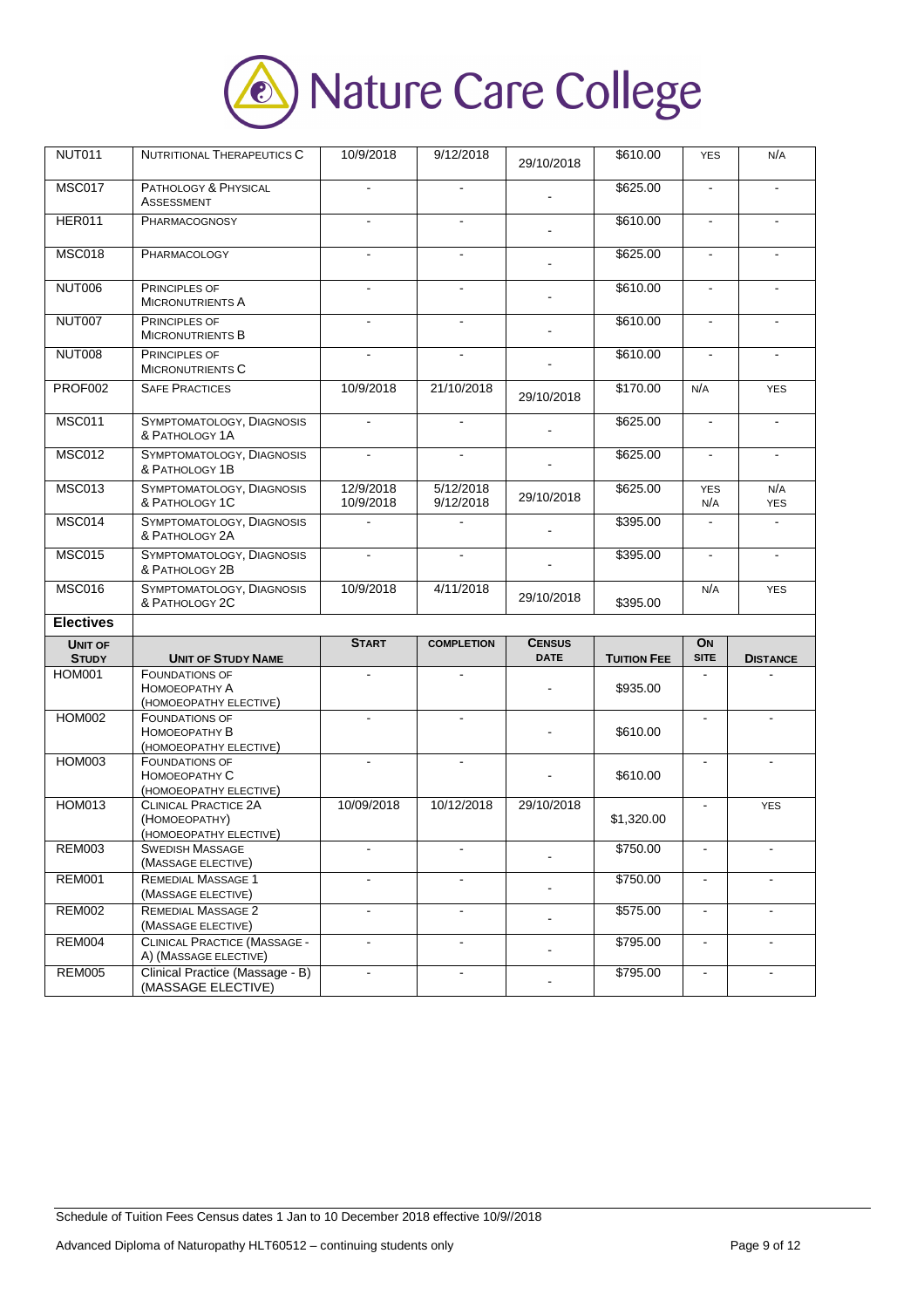

| <b>COMMENCEMENT</b><br>12 FEBRUARY 2018<br>28 MAY 2018 |                                           | <b>COMPLETION</b><br>13 MAY 2018<br><b>27 AUGUST 2018</b> | <b>CENSUS DATE</b><br><b>7 MARCH 2018</b><br><b>21 JUNE 2018</b> |                                         |                          |                         |                        |
|--------------------------------------------------------|-------------------------------------------|-----------------------------------------------------------|------------------------------------------------------------------|-----------------------------------------|--------------------------|-------------------------|------------------------|
|                                                        |                                           |                                                           |                                                                  |                                         | 10 SEPTEMBER 2018        | <b>10 DECEMBER 2018</b> | <b>29 OCTOBER 2018</b> |
|                                                        |                                           |                                                           |                                                                  | <b>RPL UNIT OF</b><br><b>STUDY CODE</b> | <b>RPL UNIT OF STUDY</b> | <b>RPL TUITION FEE</b>  | <b>EFTSL</b>           |
| RMSC001                                                | RPL Anatomy & Physiology 1A               | \$187.50                                                  | 0.000000001                                                      |                                         |                          |                         |                        |
| RMSC002R                                               | RPL Anatomy & Physiology 1B               | \$187.50                                                  | 0.000000001                                                      |                                         |                          |                         |                        |
| <b>RMSC003</b>                                         | RPL Anatomy & Physiology 1C               | \$187.50                                                  | 0.000000001                                                      |                                         |                          |                         |                        |
| <b>RMSC008</b>                                         | RPL Anatomy & Physiology 2A               | \$187.50                                                  | 0.000000001                                                      |                                         |                          |                         |                        |
| <b>RMSC009</b>                                         | RPL Anatomy & Physiology 2B               | \$187.50                                                  | 0.000000001                                                      |                                         |                          |                         |                        |
| RMSC010                                                | RPL Anatomy & Physiology 2C               | \$187.50                                                  | 0.000000001                                                      |                                         |                          |                         |                        |
| <b>RAFA001</b>                                         | <b>RPL Apply first Aid</b>                | \$55.50                                                   | 0.000000001                                                      |                                         |                          |                         |                        |
| <b>RNAT002</b>                                         | <b>RPL Bach Flower Remedies</b>           | \$184.50                                                  | 0.000000001                                                      |                                         |                          |                         |                        |
| RMSC004                                                | <b>RPL Biomedical Science A</b>           | \$187.50                                                  | 0.000000001                                                      |                                         |                          |                         |                        |
| <b>RMSC005</b>                                         | <b>RPL Biomedical Science B</b>           | \$187.50                                                  | 0.000000001                                                      |                                         |                          |                         |                        |
| <b>RMSC006</b>                                         | RPL Biomedical Science C                  | \$187.50                                                  | 0.000000001                                                      |                                         |                          |                         |                        |
| RHER004                                                | <b>RPL Botany</b>                         | \$118.50                                                  | 0.000000001                                                      |                                         |                          |                         |                        |
| RPROF001                                               | <b>RPL Business Skills</b>                | \$90.00                                                   | 0.000000001                                                      |                                         |                          |                         |                        |
| RNAT012                                                | <b>RPL Cell Salts</b>                     | \$108.00                                                  | 0.000000001                                                      |                                         |                          |                         |                        |
| <b>RNAT006</b>                                         | RPL Clinical Practice 1A (Nat/Herbs)      | \$261.00                                                  | 0.000000001                                                      |                                         |                          |                         |                        |
| RNAT007                                                | RPL Clinical Practice 1B (Nat/Herbs)      | \$261.00                                                  | 0.000000001                                                      |                                         |                          |                         |                        |
| RNAT008                                                | RPL Clinical Practice 1C (Nat/Herbs)      | \$261.00                                                  | 0.000000001                                                      |                                         |                          |                         |                        |
| <b>RNAT009</b>                                         | RPL Clinical Practice 2A1(Nat)            | \$318.00                                                  | 0.000000001                                                      |                                         |                          |                         |                        |
| <b>RNAT013</b>                                         | RPL Clinical Practice 2A2 (Nat)           | \$318.00                                                  | 0.000000001                                                      |                                         |                          |                         |                        |
| <b>RNAT010</b>                                         | RPL Clinical Practice 2B1 (Nat)           | \$318.00                                                  | 0.000000001                                                      |                                         |                          |                         |                        |
| RNAT014                                                | RPL Clinical Practice 2B2 (Nat)           | \$318.00                                                  | 0.000000001                                                      |                                         |                          |                         |                        |
| RNAT011                                                | RPL Clinical Practice 2C1 (Nat)           | \$318.00                                                  | 0.000000001                                                      |                                         |                          |                         |                        |
| <b>RNAT015</b>                                         | RPL Clinical Practice 2C2 (Nat)           | \$318.00                                                  | 0.000000001                                                      |                                         |                          |                         |                        |
| RPROF007                                               | <b>RPL Clinical Supervision Ingestive</b> | \$118.50                                                  | 0.000000001                                                      |                                         |                          |                         |                        |
| RPROF004                                               | RPL Communicate in Health                 | \$108.00                                                  | 0.000000001                                                      |                                         |                          |                         |                        |
| RPROF003                                               | RPL Communicate with Clients              | \$108.00                                                  | 0.000000001                                                      |                                         |                          |                         |                        |
| RPROF005                                               | RPL Develop Professional Expertise        | \$108.00                                                  | 0.000000001                                                      |                                         |                          |                         |                        |
| RPROF006                                               | RPL Evidence Based Practice               | \$118.50                                                  | 0.000000001                                                      |                                         |                          |                         |                        |
| RNUT003                                                | RPL Foundations of Nutrition A            | \$183.00                                                  | 0.000000001                                                      |                                         |                          |                         |                        |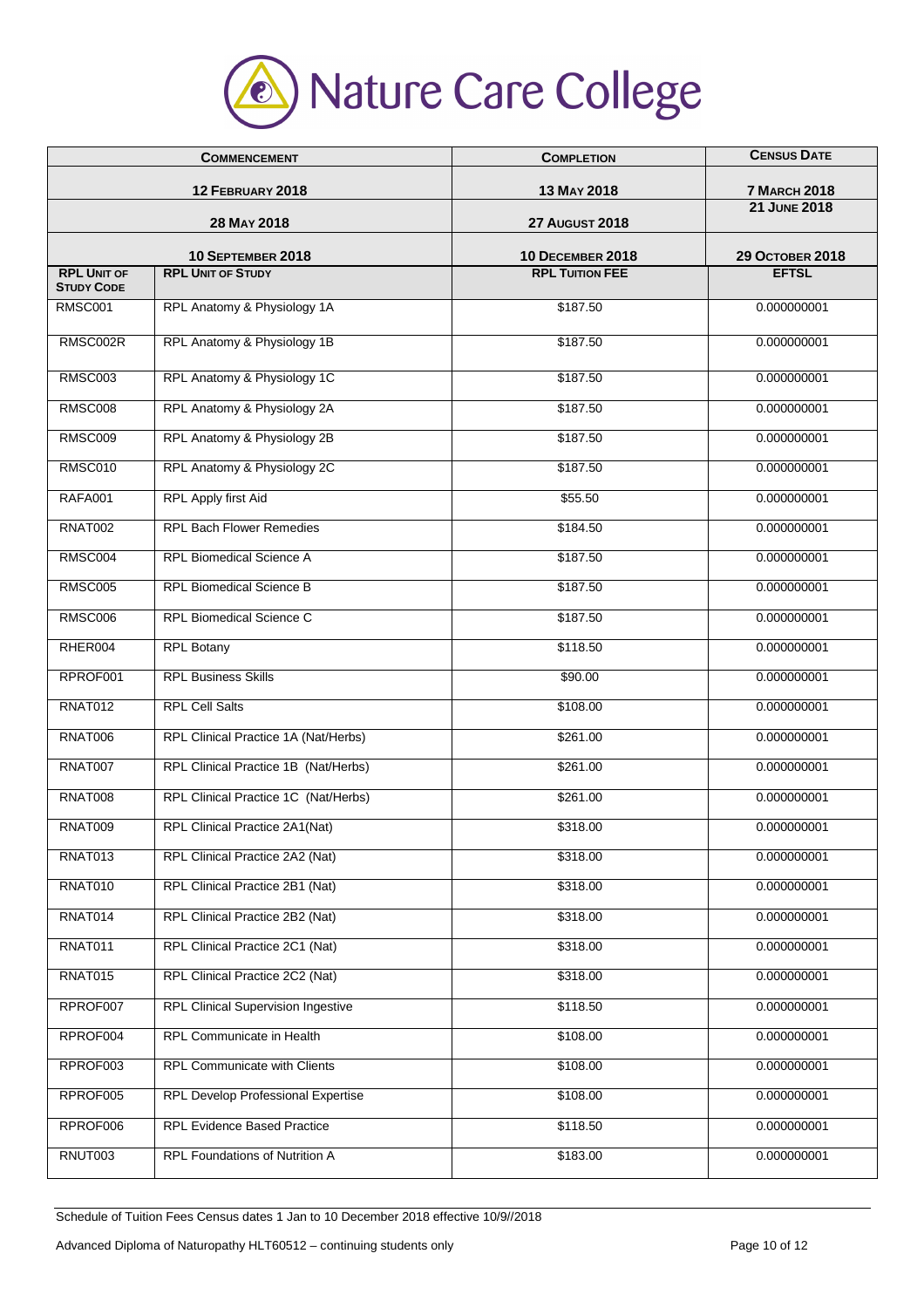

| RNUT004        | <b>RPL Foundations of Nutrition B</b>        | \$183.00 | 0.000000001 |
|----------------|----------------------------------------------|----------|-------------|
| RNUT005        | RPL Foundations of Nutrition C               | \$183.00 | 0.000000001 |
| RHER005        | <b>RPL Herbal Manufacturing</b>              | \$127.50 | 0.000000001 |
| RHER001        | RPL Herbal Medicine 1A - Materia Medica      | \$183.00 | 0.000000001 |
| RHER002        | RPL Herbal Medicine 1B - Materia Medica      | \$183.00 | 0.000000001 |
| RHER003        | RPL Herbal Medicine 1C - Materia Medica      | \$183.00 | 0.000000001 |
| RHER007        | RPL Herbal Therapeutics 2 (GIT)              | \$183.00 | 0.000000001 |
| RHER009        | RPL Herbal Therapeutics 2 (MSS)              | \$183.00 | 0.000000001 |
| RHER010        | RPL Herbal Therapeutics 2 (Repro)            | \$183.00 | 0.000000001 |
| RHER008        | RPL Herbal Therapeutics 2 (Resp)             | \$183.00 | 0.000000001 |
| RHER012        | RPL Herbal Therapeutics 3A                   | \$187.50 | 0.000000001 |
| RHER013        | RPL Herbal Therapeutics 3B                   | \$187.50 | 0.000000001 |
| RHER014        | RPL Herbal Therapeutics 3C                   | \$187.50 | 0.000000001 |
| <b>RNAT001</b> | RPL Introduction to Natural Medicine         | \$148.50 | 0.000000001 |
| <b>RNAT003</b> | RPL Iridology 1A                             | \$118.50 | 0.000000001 |
| RNAT004        | RPL Iridology 1B                             | \$183.00 | 0.000000001 |
| RHER006        | <b>RPL Medicinal Weeds</b>                   | \$118.50 | 0.000000001 |
| ? RHER015      | RPL Modern Phytotherapy                      | \$112.50 | 0.000000001 |
| <b>RNAT005</b> | RPL Naturopathic Diagnosis                   | \$183.00 | 0.000000001 |
| RNUT009        | <b>RPL Nutritional Therapeutics A</b>        | \$183.00 | 0.000000001 |
| RNUT010        | <b>RPL Nutritional Therapeutics B</b>        | \$183.00 | 0.000000001 |
| RNUT011        | <b>RPL Nutritional Therapeutics C</b>        | \$183.00 | 0.000000001 |
| RMSC017        | RPL Pathology & Physical Assessment          | \$187.50 | 0.000000001 |
| RHER011        | RPL Pharmacognosy                            | \$183.00 | 0.000000001 |
| RMSC018        | <b>RPL Pharmacology</b>                      | \$187.50 | 0.000000001 |
| RNUT006        | RPL Principles of Micronutrients A           | \$183.00 | 0.000000001 |
| RNUT007        | <b>RPL Principles of Micronutrients B</b>    | \$183.00 | 0.000000001 |
| RNUT008        | RPL Principles of Micronutrients C           | \$183.00 | 0.000000001 |
| RPROF002       | <b>RPL Safe Practices</b>                    | \$100.00 | 0.000000001 |
| RPROF002A      | RPL Safe Practices A                         | \$50.00  | 0.000000001 |
| RPROF002B      | <b>RPL Safe Practices B</b>                  | \$50.00  | 0.000000001 |
| RMSC011        | RPL Symptomatology, Diagnosis & Pathology 1A | \$187.50 | 0.000000001 |
| RMSC012        | RPL Symptomatology, Diagnosis & Pathology 1B | \$187.50 | 0.000000001 |
| RMSC013        | RPL Symptomatology, Diagnosis & Pathology 1C | \$187.50 | 0.000000001 |
| RMSC014        | RPL Symptomatology, Diagnosis & Pathology 2A | \$118.50 | 0.000000001 |